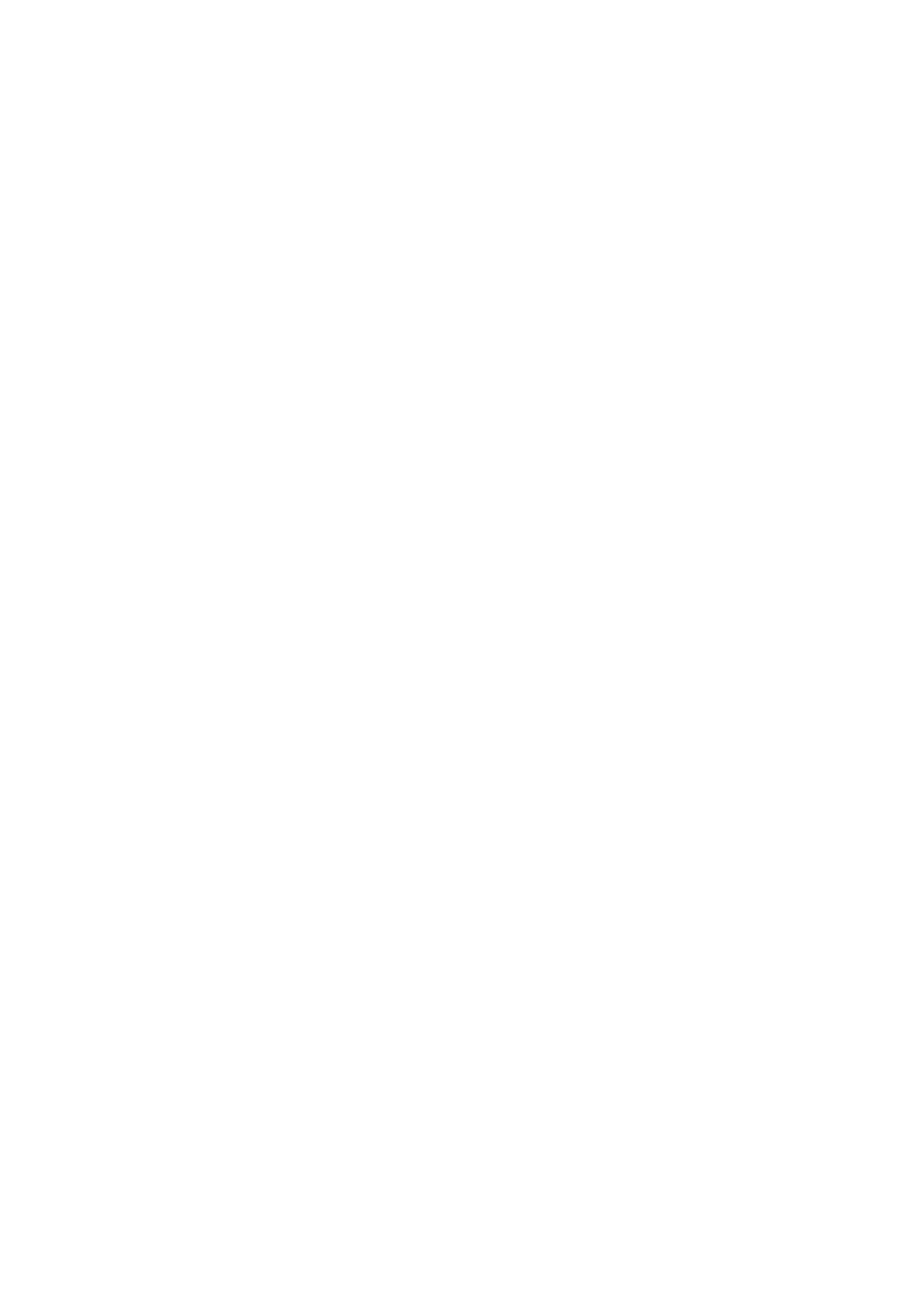Western Australia

# **Petroleum Pipelines (Environment) Regulations 2012**

#### **CONTENTS**

# **Part 1 — Preliminary**

- 1. Citation
- 2. Commencement
- 3. Object of regulations
- 4. Terms used
- 5. References to pipeline activity

# **Part 2 — Environment plans**

#### **Division 1 — Requirement for environment plan**

- 6. Approved environment plan required for pipeline activity
- 7. Pipeline activity must comply with approved environment plan
- 8. Pipeline activity must not continue if new or increased environmental impact or environmental risk identified

# **Division 2 — Approval of environment plan**

- 9. Submission of environment plan
- 10. Time limit for approving or not approving environment plan
- 11. Approval of environment plan
- 12. Approval of oil spill contingency plan submitted in accordance with condition imposed by Minister

#### **Division 3 — Contents of environment plan**

13. Contents of environment plan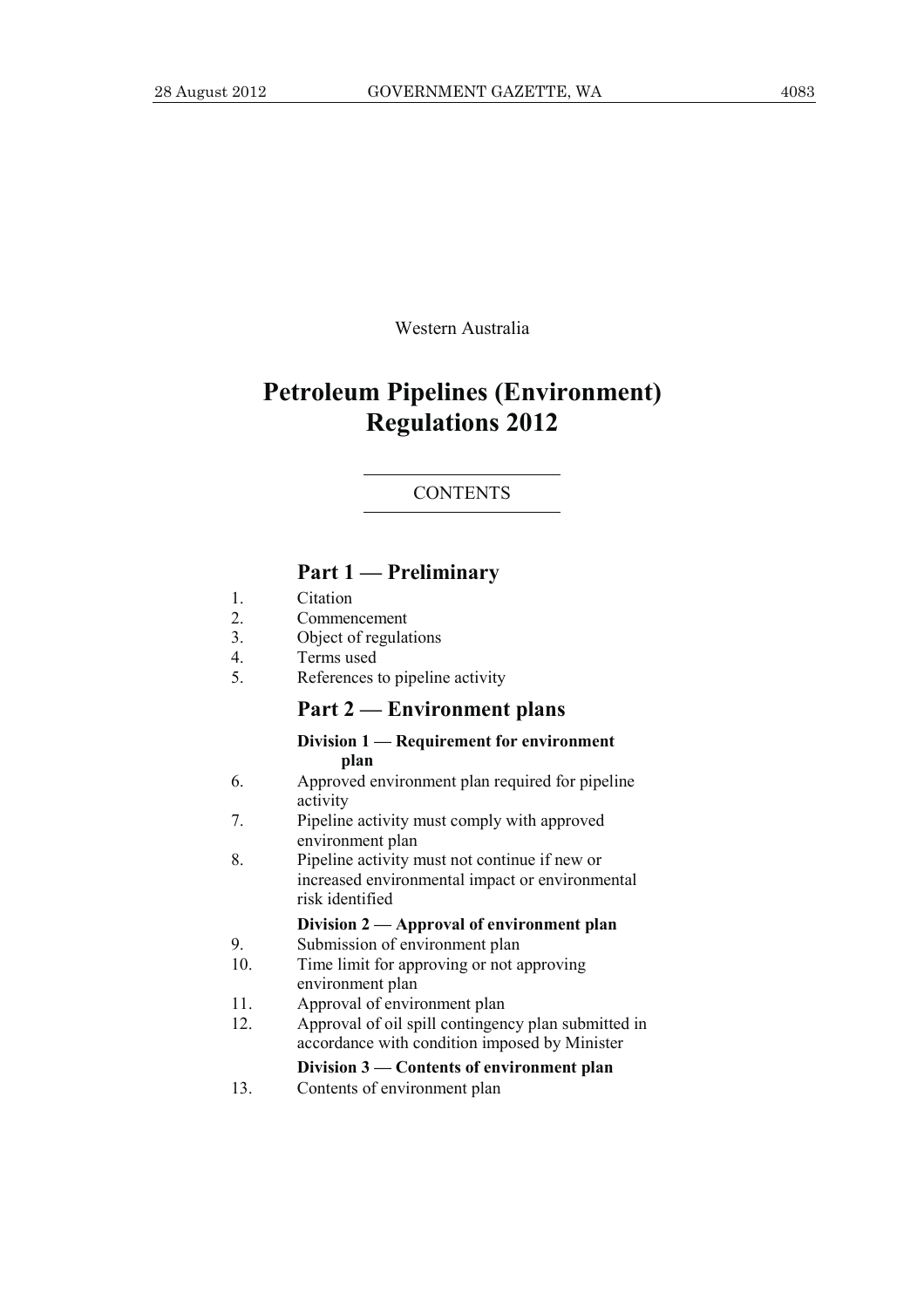#### *Petroleum Pipelines (Environment) Regulations 2012*

#### **Contents**

- 14. Environmental assessment
- 15. Implementation strategy for environment plan
- 16. Monitoring, recording and reporting arrangements
- 17. Other information in environment plan

#### **Division 4 — Revision of environment plan**

- 18. Revision because of a change, or proposed change, of circumstances or pipeline activity
- 19. Revision required by Minister
- 20. Revision every 5 years
- 21. Form of proposed revision
- 22. Approval of revised environment plan
- 23. Additional requirement for revision of oil spill contingency plan
- 24. Effect of non-approval of proposed revision

#### **Division 5 — Withdrawal of approval of environment plan**

- 25. Withdrawal of approval of environment plan
- 26. Steps to be taken before withdrawal of approval
- 27. Withdrawal of approval not affected by other provisions

# **Part 3 — Incidents, reports and records**

- 28. Notifying reportable incidents
- 29. Written report of reportable incidents
- 30. Written report of recordable incidents
- 31. Storage of records
- 32. Making records available

# **Part 4 — Environmental requirements**

- 33. Monitoring and reporting on emissions and discharges
- 34. Application of chemical dispersant to oil spills

# **Part 5 — Operators of pipeline activities**

35. Term used: contact details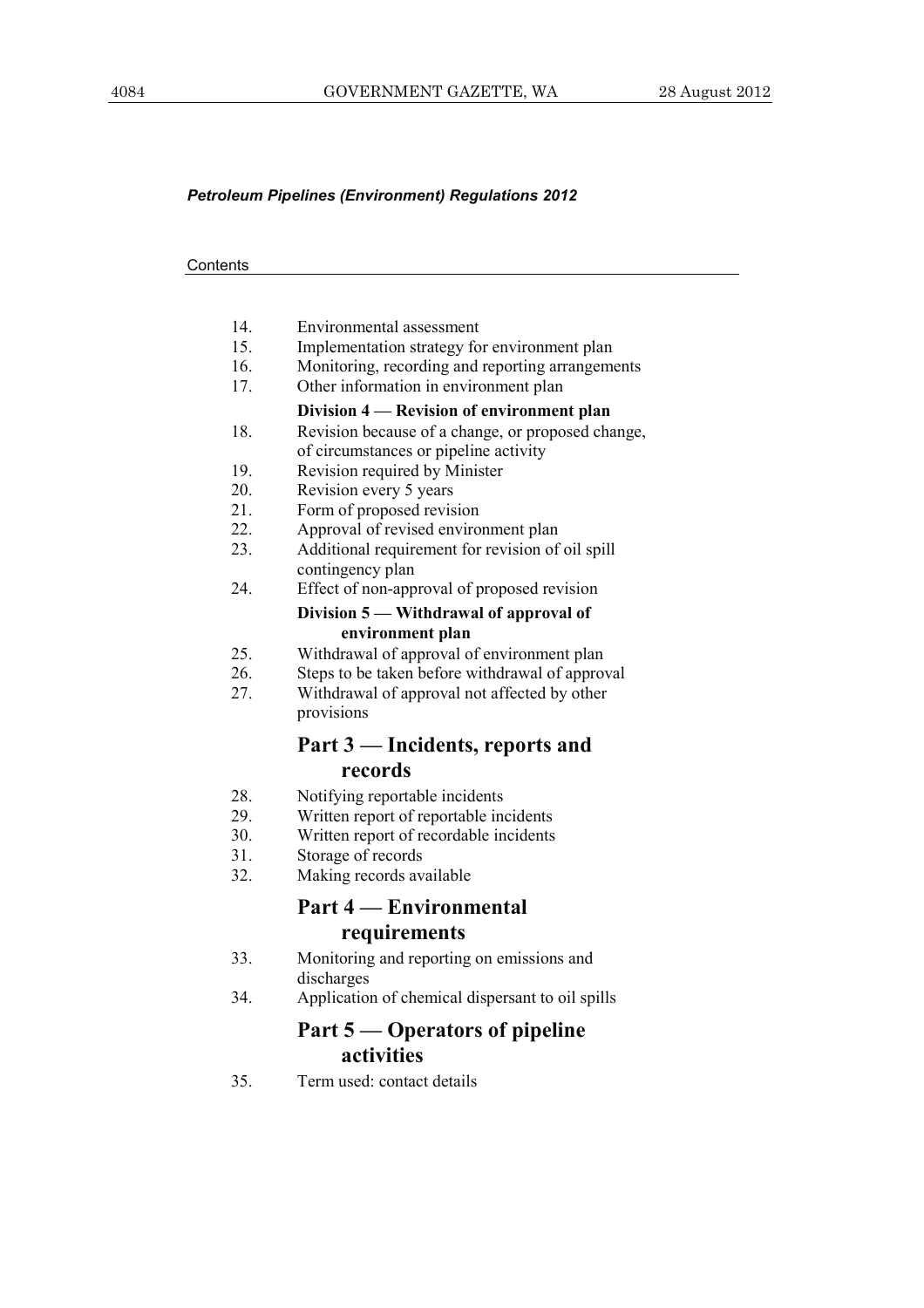# *Petroleum Pipelines (Environment) Regulations 2012*

**Contents** 

- 36. Requirement for, and notification of, operator
- 37. Operator to give details<br>38. No requirement to give
- No requirement to give information more than once
- 39. Minister may decline to consider submission if information not given
- 40. Minister to keep register

# **Part 6 — Transitional provisions**

- 41. Terms used
- 42. Environmental management plans in force before commencement day
- 43. Environmental management plans submitted before commencement day
- 44. Pipeline activities for which no environmental management plan in force before commencement day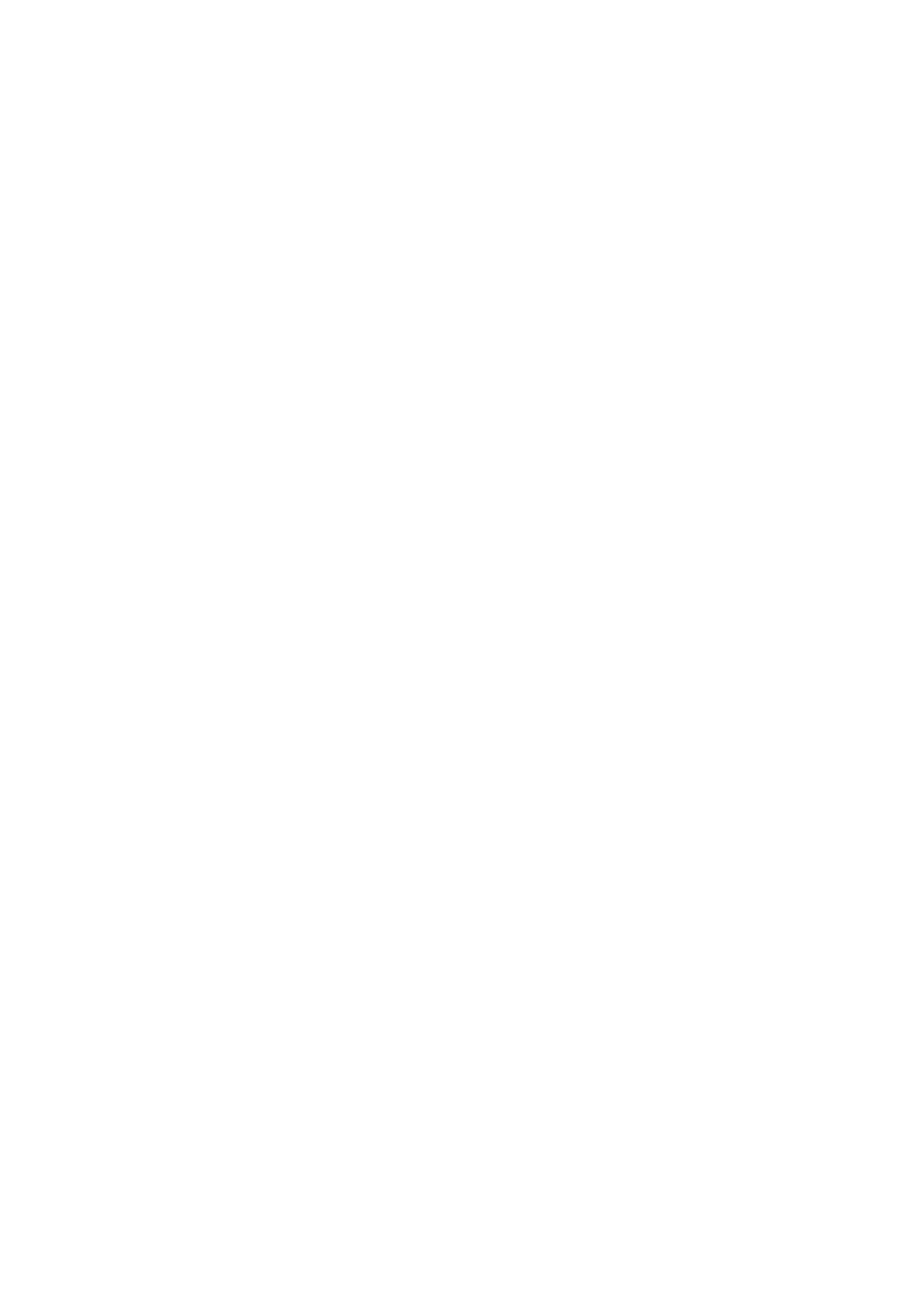Petroleum Pipelines Act 1969

# **Petroleum Pipelines (Environment) Regulations 2012**

Made by the Governor in Executive Council.

# **Part 1 — Preliminary**

#### **1. Citation**

 These regulations are the *Petroleum Pipelines (Environment) Regulations 2012*.

# **2. Commencement**

These regulations come into operation as follows —

- (a) regulations 1 and  $2$  on the day on which these regulations are published in the *Gazette*;
- (b) the rest of the regulations on the day after that day.

# **3. Object of regulations**

 The object of these regulations is to ensure that any pipeline activity is —

 (a) carried out in a manner consistent with the principles of ecologically sustainable development; and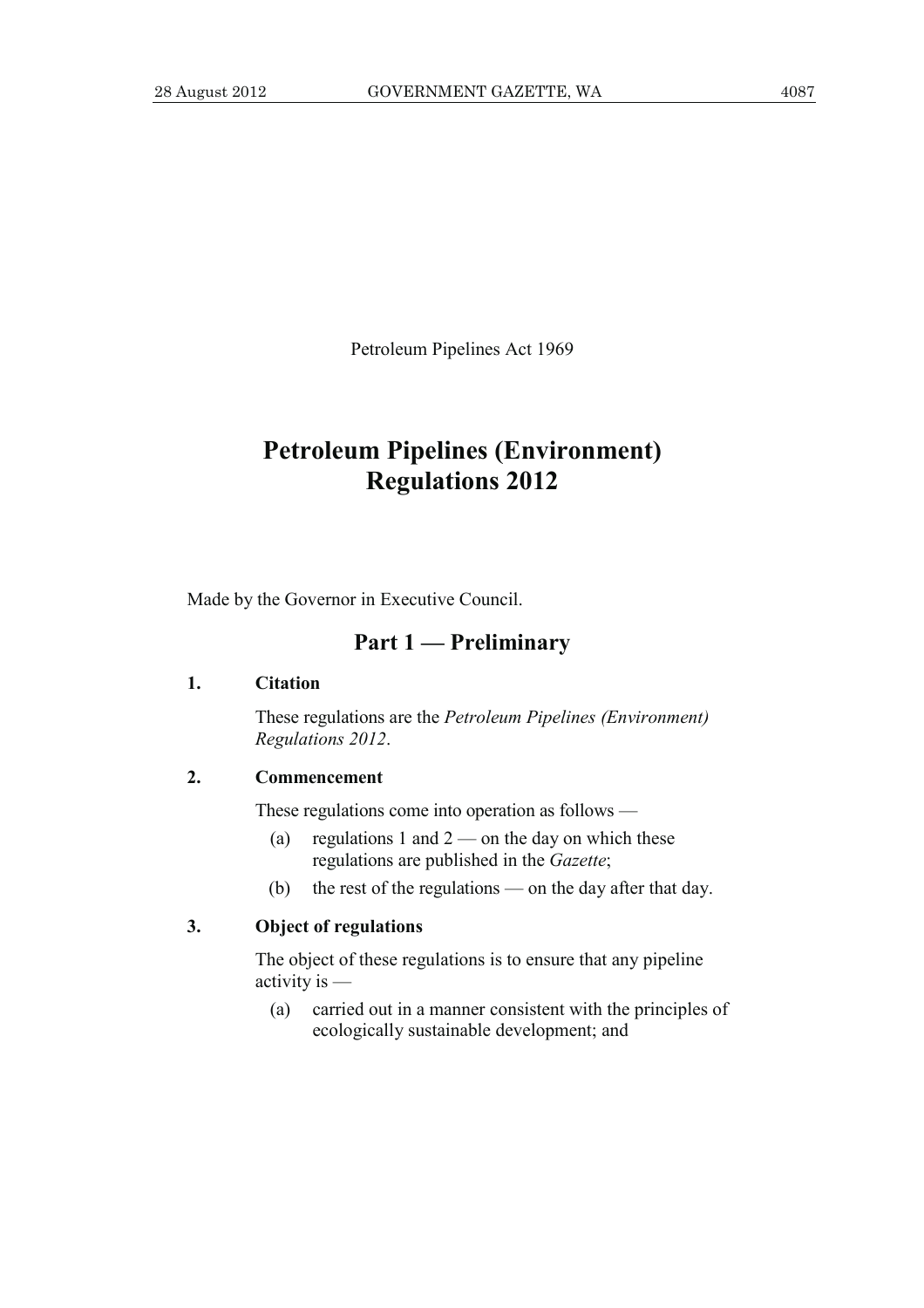# *Petroleum Pipelines (Environment) Regulations 2012*  **Part 1** Preliminary

**r. 4**

- (b) carried out in accordance with an environment plan that $-$ 
	- (i) demonstrates that the environmental impacts and environmental risks of the pipeline activity will be reduced to as low as is reasonably practicable; and
	- (ii) has appropriate environmental performance objectives and environmental performance standards; and
	- (iii) has appropriate measurement criteria for determining whether those objectives and standards have been met.

# **4. Terms used**

In these regulations, unless the contrary intention appears —

*approved*, in relation to an environment plan, means approved by the Minister under regulation 11;

#### *environment* means —

- (a) ecosystems and their constituent parts, including people and communities; and
- (b) natural and physical resources; and
- (c) the qualities and characteristics of locations, places and areas; and
- (d) the heritage value of places,

 and includes the social, economic and cultural features of the matters mentioned in paragraphs  $(a)$ ,  $(b)$ ,  $(c)$  and  $(d)$ ;

*environment plan*, in relation to a pipeline activity, means an environment plan submitted by the operator of the pipeline activity that is approved and revised from time to time under these regulations, but does not include —

 (a) if the environment plan is approved in part — that part of the plan that is not approved; or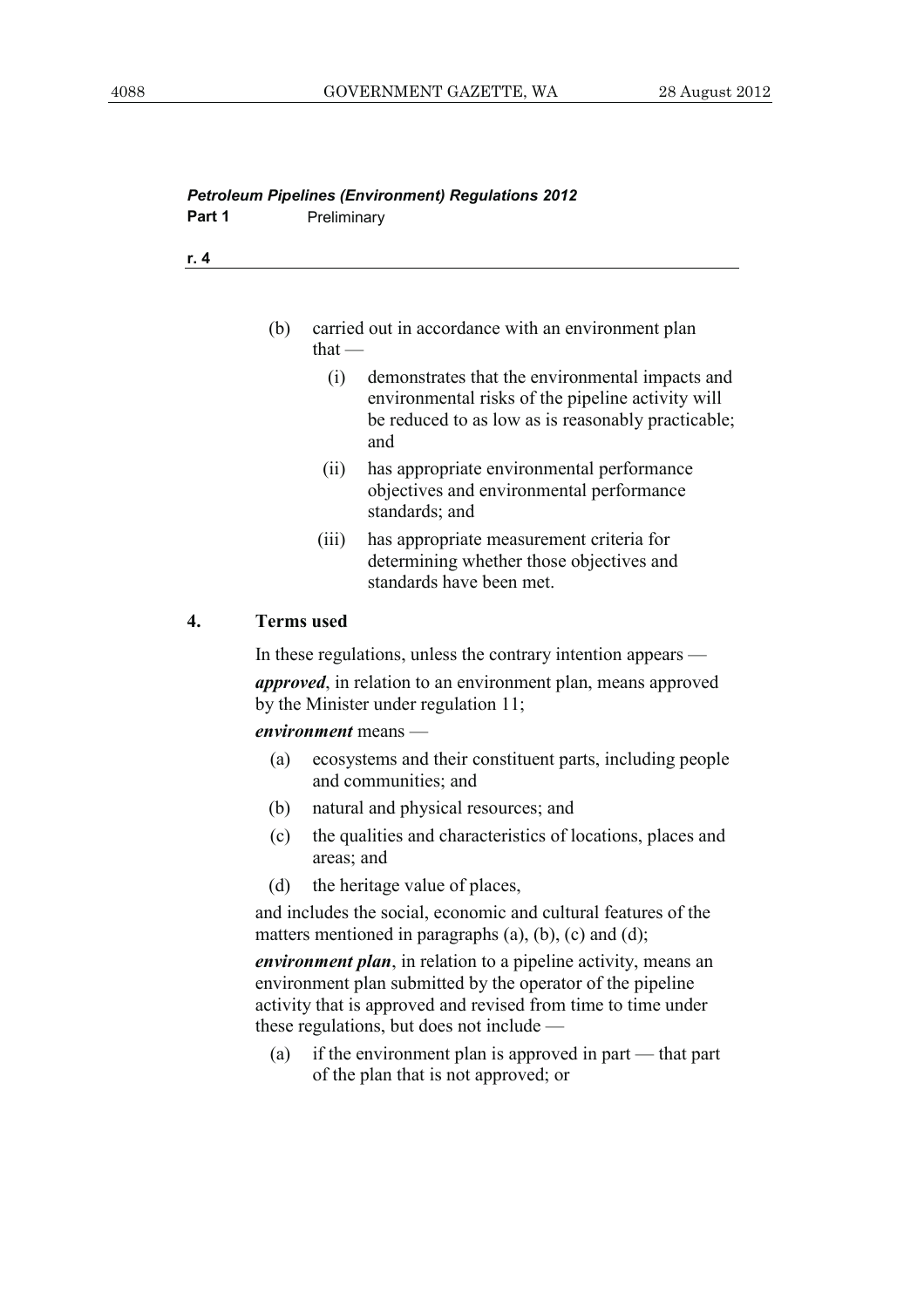| <b>Petroleum Pipelines (Environment) Regulations 2012</b> |             |        |
|-----------------------------------------------------------|-------------|--------|
|                                                           | Preliminary | Part 1 |

**r. 4**

 (b) an environment plan for which the approval has been withdrawn;

*environmental impact* means any change to the environment, whether adverse or beneficial, that wholly or partly results from a pipeline activity of an operator;

*environmental performance* means the performance of an operator in relation to the environmental performance objectives and environmental performance standards provided for in an environment plan;

*environmental performance objective* means an environmental performance objective included in an environment plan under regulation  $14(5)(a)$ ;

*environmental performance standard* means an environmental performance standard included in an environment plan under regulation  $14(5)(b)$ ;

*environmental risk* means the chance of something happening that will have an adverse environmental impact, measured in terms of the environmental consequences and the likelihood of those particular consequences occurring;

*instrument holder*, for a pipeline activity, means the registered holder of a pipeline instrument for the pipeline activity and includes a licensee;

*nominated address*, for an operator, means the address of the operator of which notice has been given under regulation  $37(5)(a)$ ;

*operator*, of a pipeline activity, means —

 (a) if there is a person recorded by the Minister as the operator of the pipeline activity under regulation 40 that person; or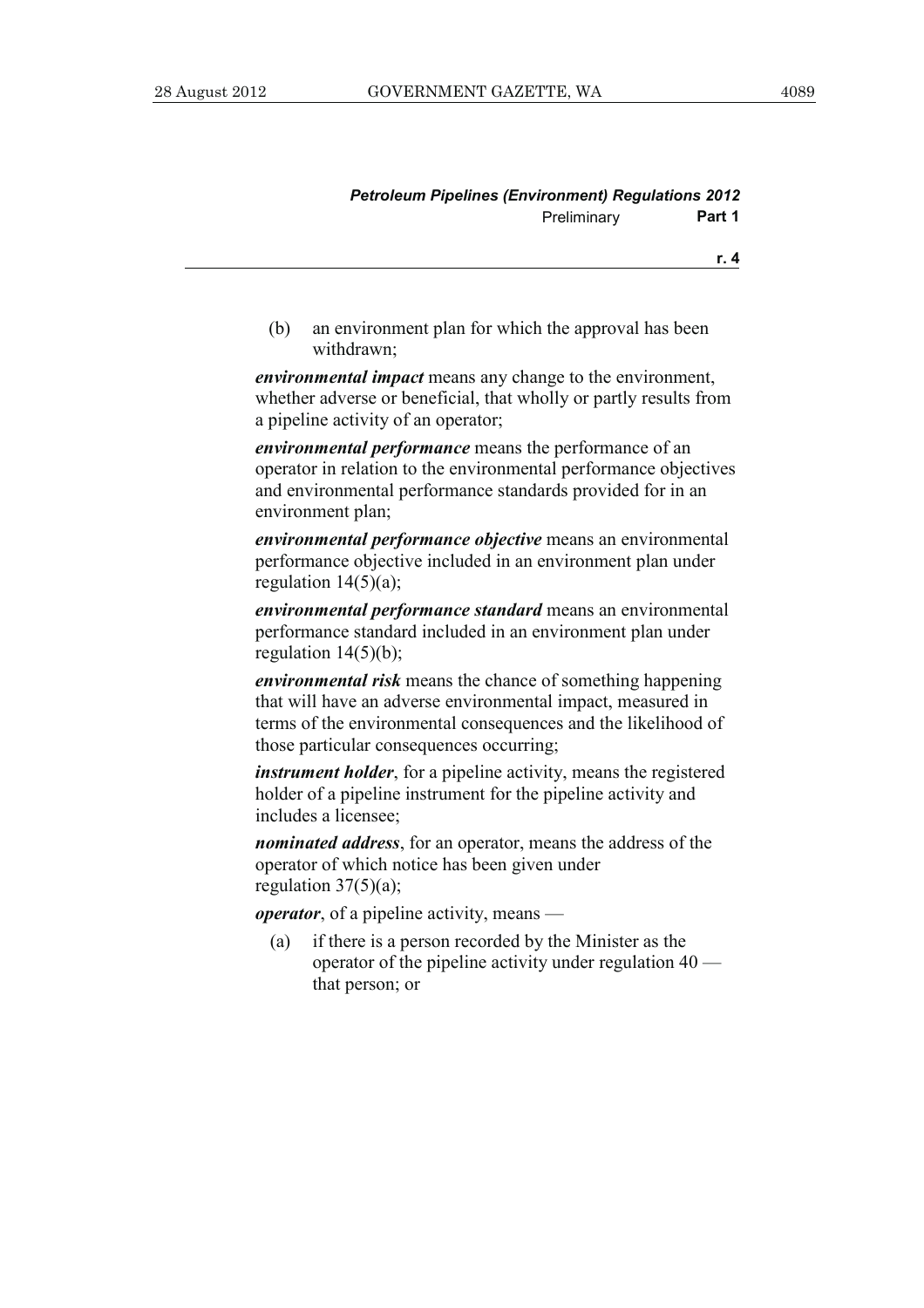| (b) | in any other case $-$                                                                                                                                                                                                                                       |
|-----|-------------------------------------------------------------------------------------------------------------------------------------------------------------------------------------------------------------------------------------------------------------|
|     | if there is a pipeline instrument for the pipeline<br>(i)<br>activity — the person responsible to the<br>instrument holder for the overall management<br>and operation of the pipeline activity (whether or<br>not the pipeline activity has commenced); or |
|     | if there is no pipeline instrument for the pipeline<br>(ii)<br>activity — the person carrying out the pipeline<br>activity;                                                                                                                                 |
|     | <i>pipeline activity means -</i>                                                                                                                                                                                                                            |
| (a) | any operations or works carried out under a pipeline<br>instrument; or                                                                                                                                                                                      |
| (b) | any other operations or works carried out in relation to a<br>pipeline which may have an environmental impact,                                                                                                                                              |
|     | and includes —                                                                                                                                                                                                                                              |
| (c) | construction and installation of a pipeline; and                                                                                                                                                                                                            |
| (d) | operation of a pipeline; and                                                                                                                                                                                                                                |
| (e) | modification of a pipeline; and                                                                                                                                                                                                                             |
| (f) | decommissioning, dismantling or removing a pipeline;<br>and                                                                                                                                                                                                 |
| (g) | storage, processing or transport of petroleum using a<br>pipeline;                                                                                                                                                                                          |
|     | <i>pipeline instrument</i> means —                                                                                                                                                                                                                          |
| (a) | a licence; or                                                                                                                                                                                                                                               |
|     | (b) any other authority or consent granted by instrument<br>under the Act for the carrying out of operations or works<br>relating to a pipeline;                                                                                                            |
|     |                                                                                                                                                                                                                                                             |

# *Petroleum Pipelines (Environment) Regulations 2012*  Part 1 **Preliminary**

**r. 4**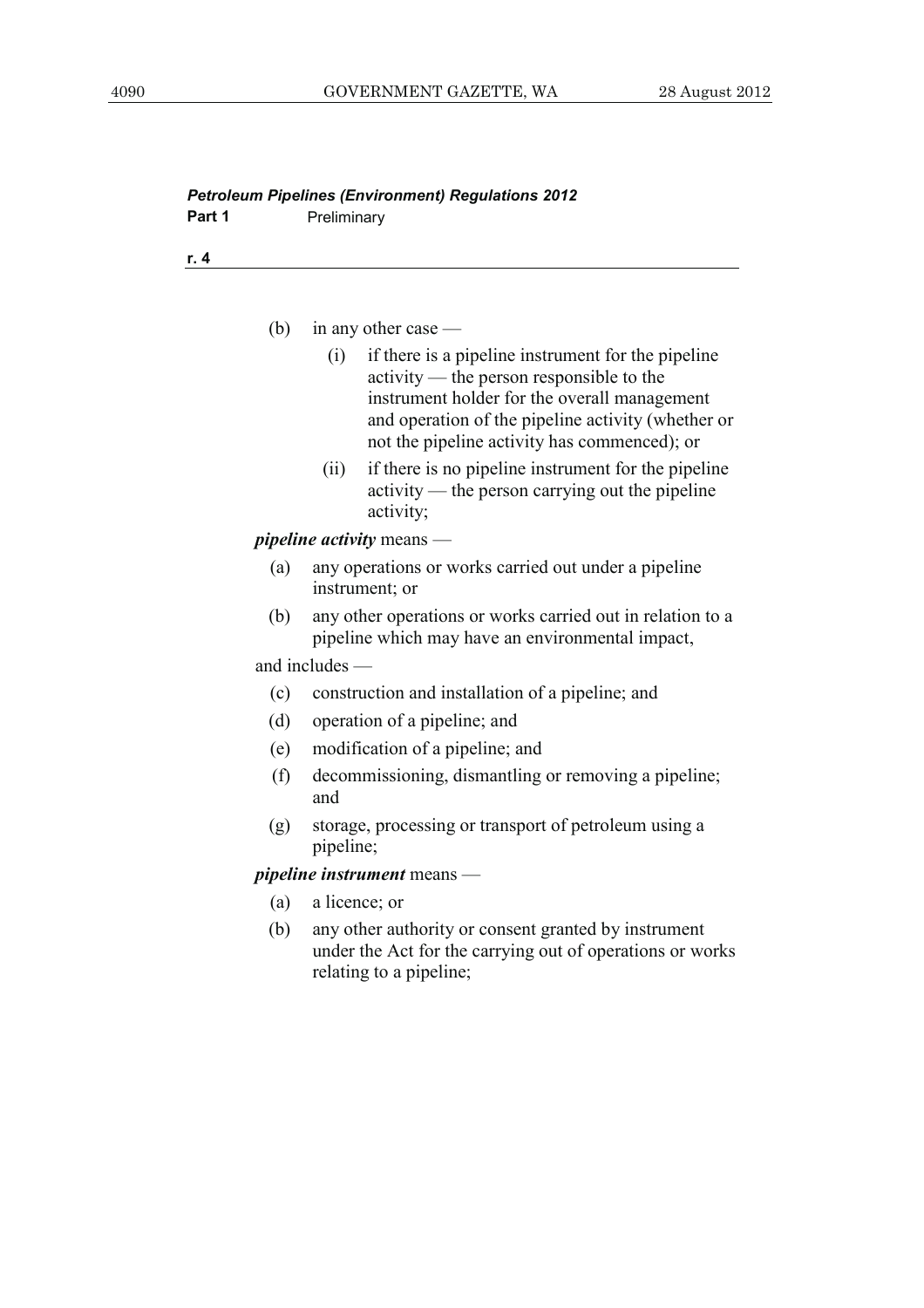| <b>Petroleum Pipelines (Environment) Regulations 2012</b> |             |        |
|-----------------------------------------------------------|-------------|--------|
|                                                           | Preliminary | Part 1 |

**r. 5**

*recordable incident*, for an operator of a pipeline activity, means an incident arising from the pipeline activity that —

- (a) breaches an environmental performance objective or environmental performance standard in the environment plan for the pipeline activity; and
- (b) is not a reportable incident;

*reportable incident*, for an operator of a pipeline activity, means —

- (a) an incident that is classified as a reportable incident under the environment plan for the pipeline activity; or
- (b) an incident arising from the pipeline activity if
	- (i) the incident has caused, or has the potential to cause, an adverse environmental impact; and
	- (ii) under the environmental risk assessment process described in the environment plan for the pipeline activity, that environmental impact is categorised as moderate or more serious than moderate;

*revise*, for an environment plan, includes to extend or modify.

# **5. References to pipeline activity**

 A reference in these regulations to a pipeline activity includes, unless the contrary intention appears, a reference to —

- (a) a proposed pipeline activity; and
- (b) any stage of a pipeline activity.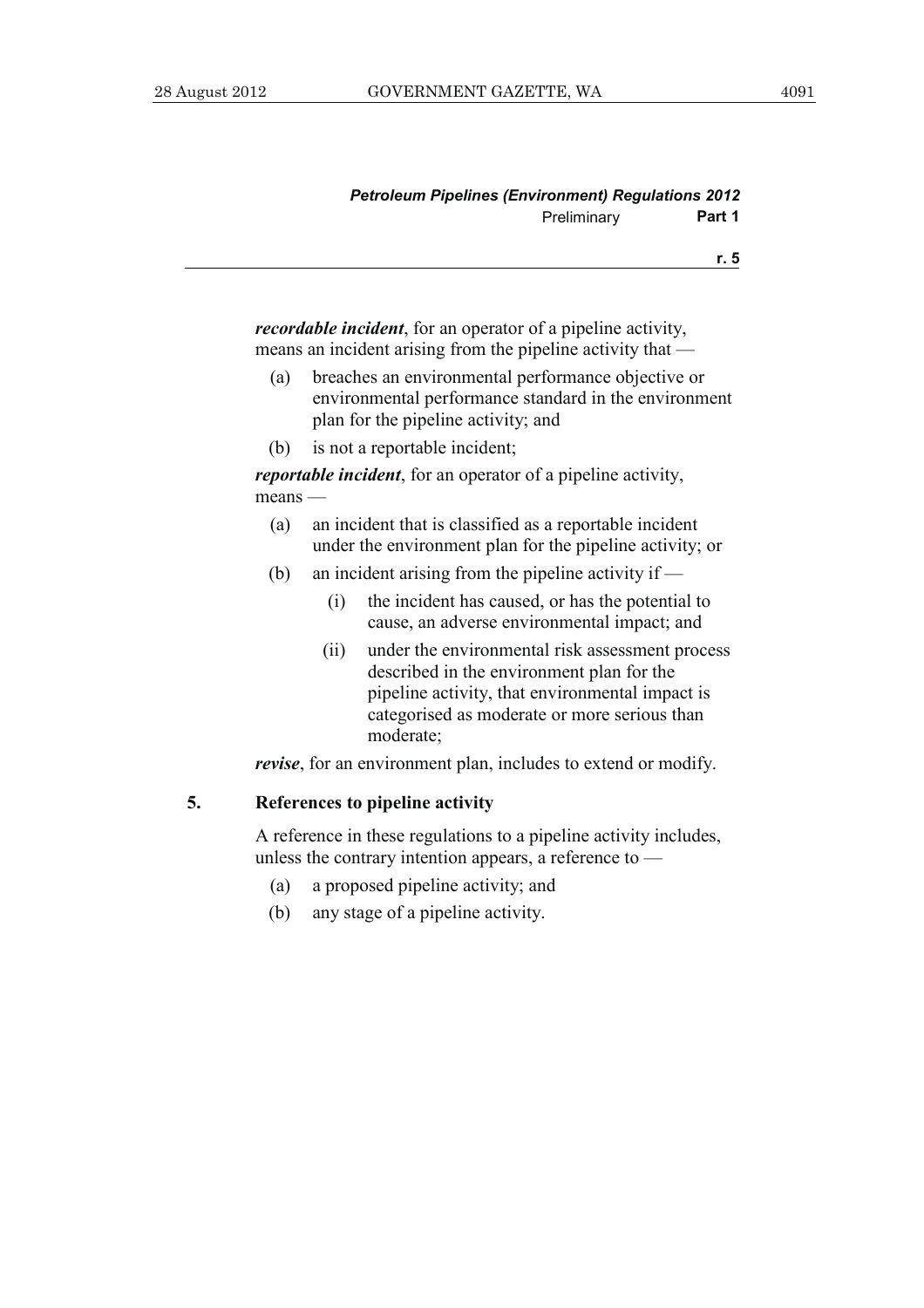|                   | <b>Petroleum Pipelines (Environment) Regulations 2012</b> |
|-------------------|-----------------------------------------------------------|
| Part 2            | Environment plans                                         |
| <b>Division 1</b> | Requirement for environment plan                          |
| r. 6              |                                                           |

# **Part 2 — Environment plans**

# **Division 1 — Requirement for environment plan**

# **6. Approved environment plan required for pipeline activity**

The operator of a pipeline activity commits an offence if —

(a) the operator carries out the pipeline activity; and

 (b) there is no environment plan for the pipeline activity. Penalty: a fine of \$10 000.

# **7. Pipeline activity must comply with approved environment plan**

- (1) The operator of a pipeline activity commits an offence if the operator carries out the pipeline activity in a way that is contrary  $to$ 
	- (a) the environment plan for the pipeline activity; or
	- (b) any limitation or condition applying to the pipeline activity under regulation 11(4)(b).

Penalty: a fine of \$10 000.

- (2) Subregulation (1) does not apply to the operator if the operator has the written consent of the Minister to carry out the pipeline activity in that way.
- (3) The Minister must not give a consent under subregulation (2) unless there are reasonable grounds for believing that the way in which the pipeline activity is to be carried out will not result  $in -$ 
	- (a) the occurrence of any significant new environmental impact or environmental risk; or
	- (b) the occurrence of a significant increase in any existing environmental impact or environmental risk.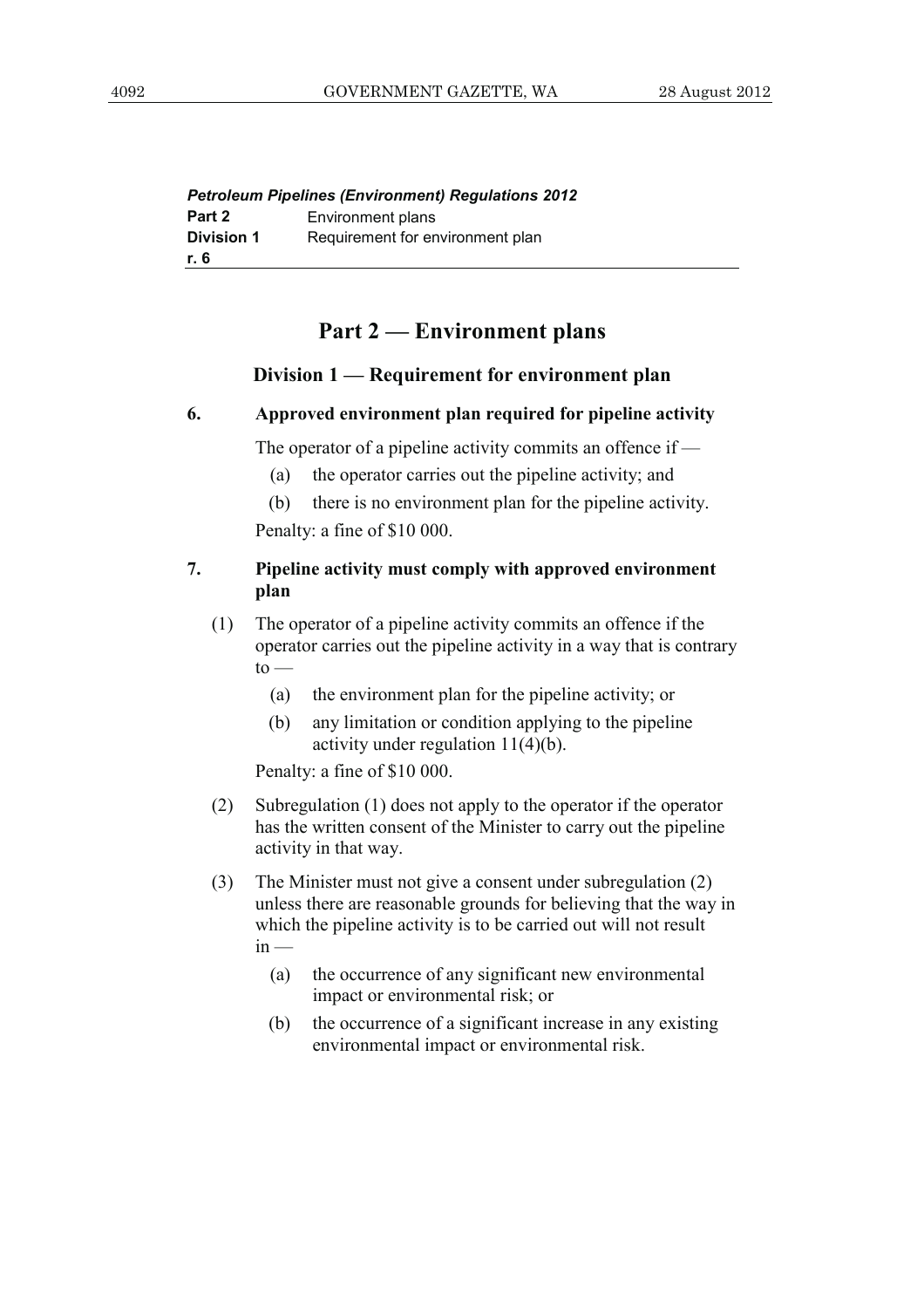| Petroleum Pipelines (Environment) Regulations 2012 |                              |
|----------------------------------------------------|------------------------------|
| Part 2                                             | Environment plans            |
| <b>Division 2</b>                                  | Approval of environment plan |
| r. 8                                               |                              |

# **8. Pipeline activity must not continue if new or increased environmental impact or environmental risk identified**

- (1) The operator of a pipeline activity commits an offence if  $-$ 
	- (a) the operator carries out the pipeline activity after the occurrence of —
		- (i) any significant new environmental impact or environmental risk arising from the pipeline activity; or
		- (ii) a significant increase in any existing environmental impact or environmental risk arising from the pipeline activity;

and

 (b) the new impact or risk, or increase in the impact or risk, is not provided for in the environment plan for the pipeline activity.

Penalty: a fine of \$10 000.

- (2) Subregulation (1) does not apply to the operator if
	- (a) the operator has submitted a proposed revision of the environment plan in accordance with regulation 18; and
	- (b) the Minister has not refused to approve the revision.

# **Division 2 — Approval of environment plan**

#### **9. Submission of environment plan**

- (1) Before commencing a pipeline activity, the operator of the pipeline activity must submit an environment plan for the pipeline activity to the Minister.
- (2) An environment plan may be submitted for one or more stages of the pipeline activity if the operator and the Minister so agree.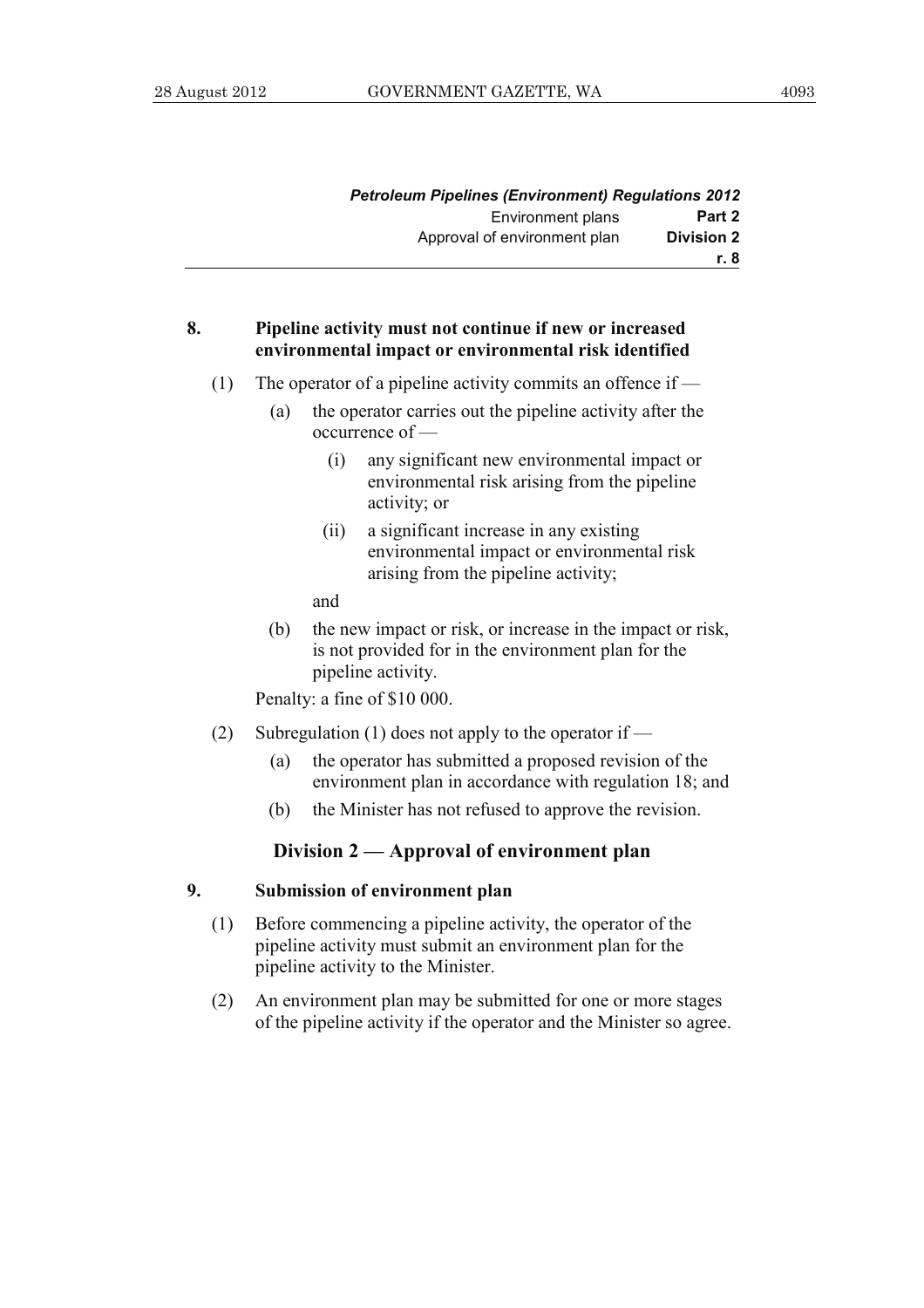| <b>Petroleum Pipelines (Environment) Regulations 2012</b> |                              |  |
|-----------------------------------------------------------|------------------------------|--|
| Part 2                                                    | Environment plans            |  |
| <b>Division 2</b>                                         | Approval of environment plan |  |
| r. 10                                                     |                              |  |

- (3) An environment plan
	- (a) must be in writing in a form approved by the Minister; and
	- (b) if the Minister approves may relate to a specified activity in one or more identified locations specified in the plan.

# **10. Time limit for approving or not approving environment plan**

- (1) Within 30 days after an operator submits an environment plan, the Minister must —
	- (a) approve the plan under regulation 11; or
	- (b) refuse to approve the plan; or
	- (c) give written notice to the operator stating that the Minister is unable to make a decision about the plan within the period of 30 days, and setting out a proposed timetable for consideration of the plan.
- (2) A decision by the Minister to approve, or refuse to approve, an environment plan is not invalid only because the Minister did not comply with subregulation (1) in relation to the plan.
- (3) This regulation applies to an environment plan resubmitted in accordance with regulation  $11(2)$  in the same way that it applies to the plan when first submitted.

# **11. Approval of environment plan**

- (1) The Minister must approve the environment plan if the Minister is reasonably satisfied that the plan —
	- (a) is appropriate for the nature and scale of the pipeline activity; and
	- (b) demonstrates that the environmental impacts and environmental risks of the pipeline activity will continuously be reduced to as low as is reasonably practicable; and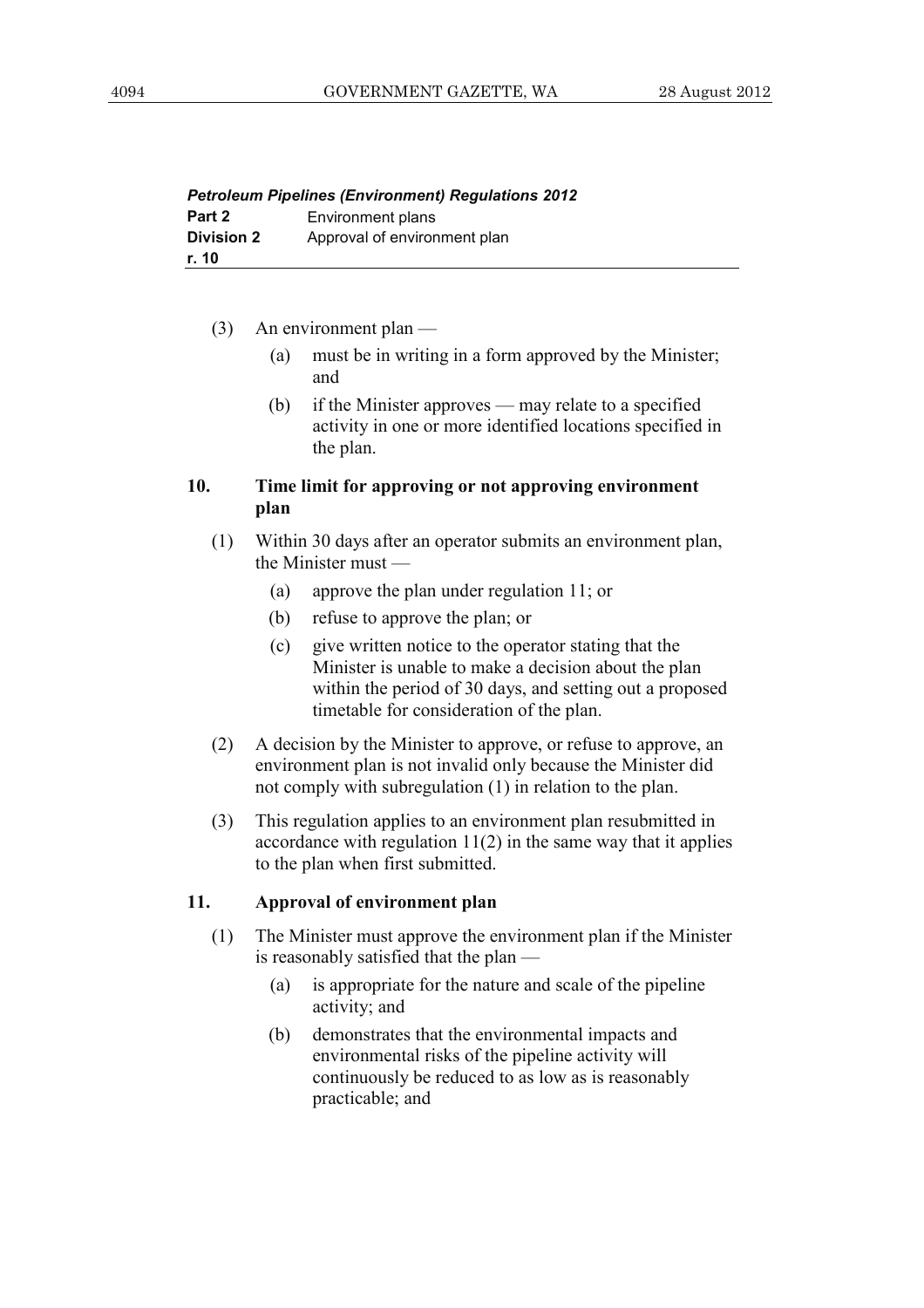|                   | <b>Petroleum Pipelines (Environment) Regulations 2012</b> |
|-------------------|-----------------------------------------------------------|
| Part 2            | <b>Environment plans</b>                                  |
| <b>Division 2</b> | Approval of environment plan                              |
| r. 11             |                                                           |

- (c) demonstrates that the environmental impacts and environmental risks of the pipeline activity will be of an acceptable level; and
- (d) provides for appropriate environmental performance objectives, environmental performance standards and measurement criteria; and
- (e) includes an appropriate implementation strategy and monitoring, recording and reporting arrangements; and
- (f) for the requirement mentioned in regulation  $17(1)(b)$  demonstrates that there has been an appropriate level of consultation with relevant authorities and interested persons and organisations; and
- (g) complies with Division 3.
- (2) If the Minister is not reasonably satisfied that the environment plan when first submitted meets the criteria set out in subregulation (1), the Minister must give the operator a reasonable opportunity to modify and resubmit the plan.
- (3) If, after the operator has had a reasonable opportunity to modify and resubmit the environment plan, the Minister is still not reasonably satisfied that the plan meets the criteria set out in subregulation (1), the Minister must refuse to approve the plan.
- (4) Despite subregulations (2) and (3), the Minister may do one or more of the following —
	- (a) approve the plan in part for a particular stage of the pipeline activity;
	- (b) approve the plan subject to the imposition of limitations or conditions applying to the pipeline activity;
	- (c) if the environment plan does not include an oil spill contingency plan as required by regulation  $15(8)$  approve the plan subject to a condition that the operator must not commence the pipeline activity before an oil spill contingency plan is approved for the pipeline activity.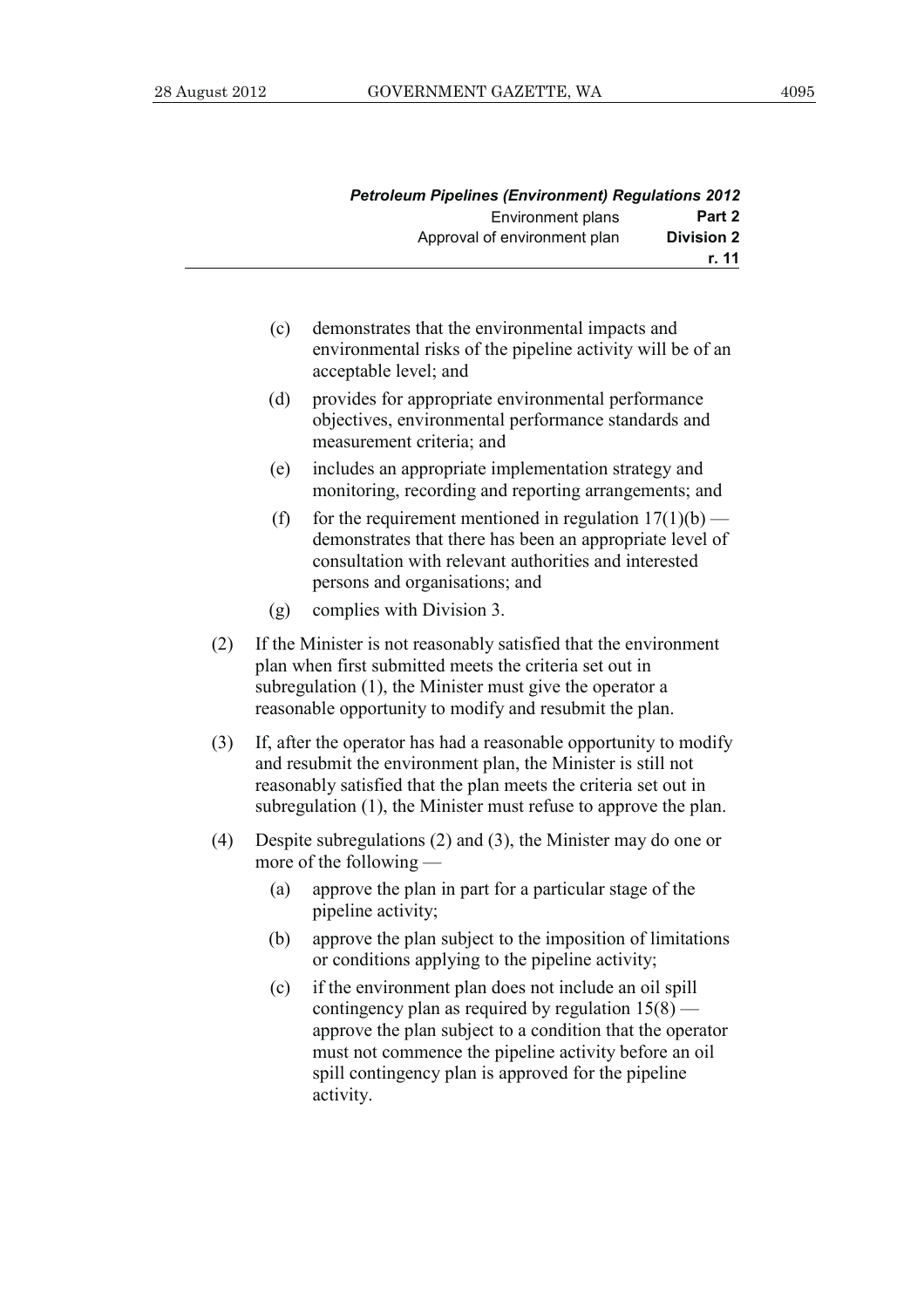| <b>Petroleum Pipelines (Environment) Regulations 2012</b> |                              |  |
|-----------------------------------------------------------|------------------------------|--|
| Part 2                                                    | Environment plans            |  |
| <b>Division 2</b>                                         | Approval of environment plan |  |
| r. 11                                                     |                              |  |

- (5) The Minister must give the operator written notice of a decision by the Minister —
	- (a) to approve the plan; or
	- (b) not to approve the plan; or
	- (c) to do either or both of the following
		- (i) approve the plan in part for a particular stage of the pipeline activity;
		- (ii) approve the plan subject to the imposition of limitations or conditions applying to the pipeline activity.
- (6) A notice under subregulation (5)(b) or (c) must set out
	- (a) the terms of the decision and the reasons for it; and
	- (b) if limitations or conditions are to apply to the pipeline activity — those limitations or conditions.
- (7) Within 10 days after receiving a notification that the Minister has approved an environment plan under subregulation (5)(a), the operator must submit to the Minister for public disclosure a summary of the plan.

Penalty: a fine of \$5 500.

- (8) A summary submitted under subregulation (7) must include the following —
	- (a) the contact details of the operator of the pipeline activity or the operator's agent;
	- (b) the location or locations of the pipeline activity;
	- (c) a general description of the existing environment that may be affected by the pipeline activity;
	- (d) a summary of
		- (i) the details of the construction and layout of any pipeline; and
		- (ii) the operational details of the pipeline activity and proposed timetables; and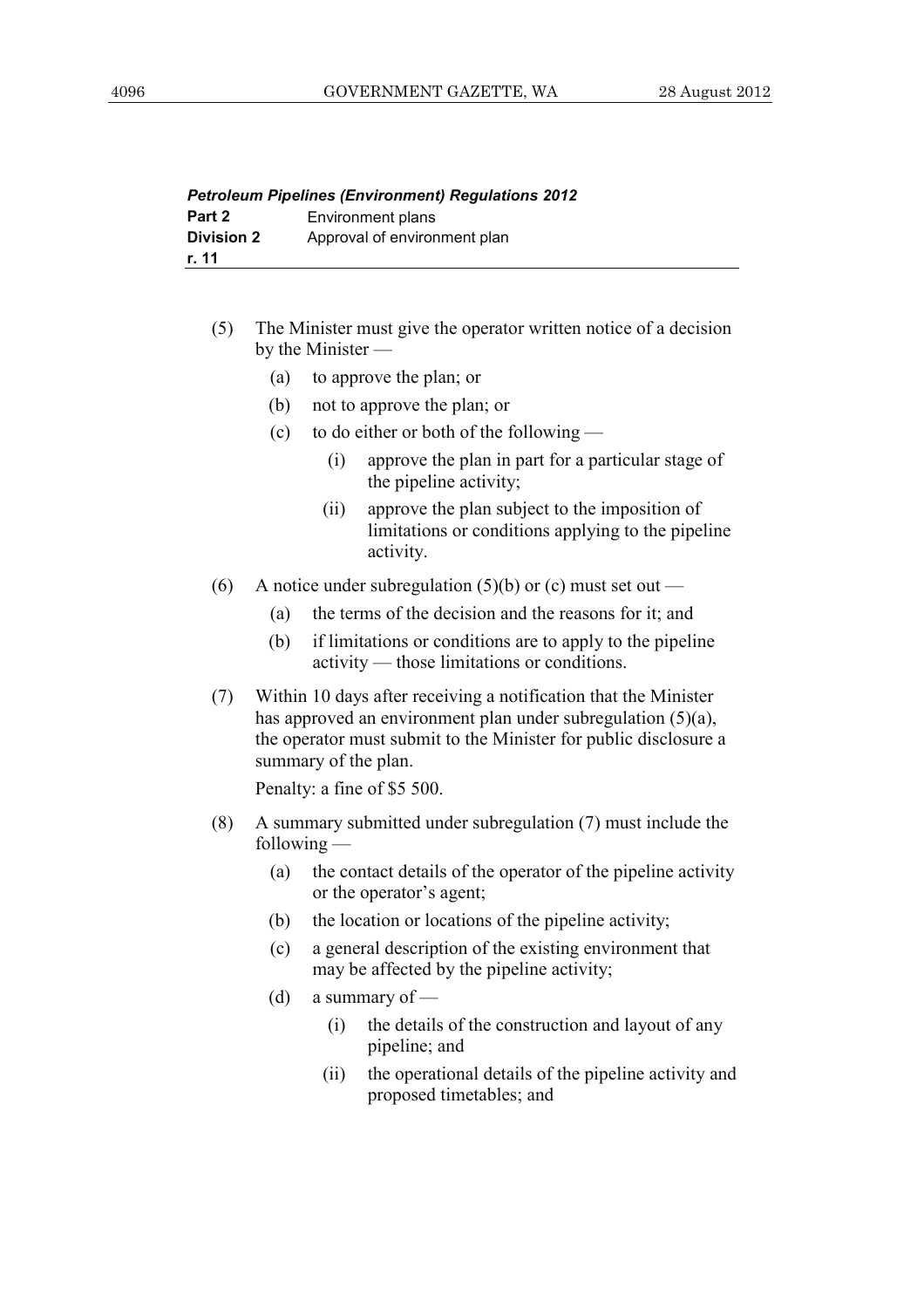|                   | <b>Petroleum Pipelines (Environment) Regulations 2012</b> |
|-------------------|-----------------------------------------------------------|
| Part 2            | Environment plans                                         |
| <b>Division 2</b> | Approval of environment plan                              |
| r. 12             |                                                           |

- (iii) the environmental impacts and environmental risks of the pipeline activity; and
- (iv) the implementation strategy included in the environment plan; and
- (v) the consultation that has been undertaken during the development of the environment plan and that is to be undertaken in accordance with the implementation strategy.
- (9) If the Minister is not reasonably satisfied that a summary submitted under subregulation (7) meets the criteria set out in subregulation (8), the Minister may give the operator written notice that the operator must modify and resubmit the summary within 10 days after receiving the notice.
- (10) Within 10 days after receiving a notice under subregulation (9) in relation to a summary of an environment plan, the operator must modify and resubmit the summary.

 Penalty for an offence under subregulation (10): a fine of \$5 500.

#### **12. Approval of oil spill contingency plan submitted in accordance with condition imposed by Minister**

- (1) This regulation applies if
	- (a) the Minister approves an environment plan that does not include an oil spill contingency plan; and
	- (b) the approval is subject to a condition imposed under regulation  $11(4)(c)$ ; and
	- (c) the operator submits an oil spill contingency plan to the Minister in accordance with the condition.
- (2) The Minister must approve the oil spill contingency plan if the Minister is satisfied that the plan —
	- (a) complies with regulation 15(8); and
	- (b) is appropriate for the nature and scale of the pipeline activity.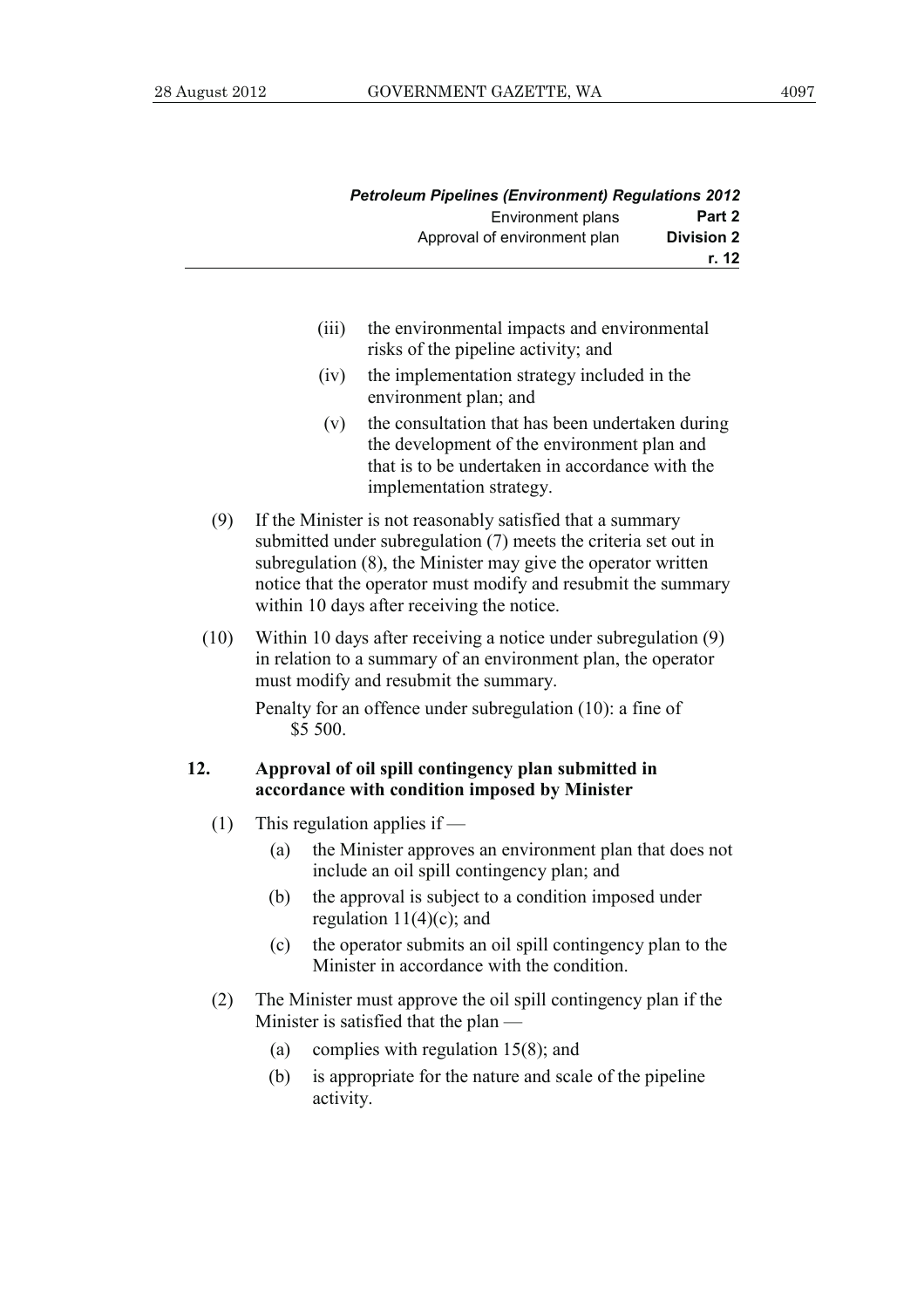|                   | <b>Petroleum Pipelines (Environment) Regulations 2012</b> |
|-------------------|-----------------------------------------------------------|
| Part 2            | Environment plans                                         |
| <b>Division 3</b> | Contents of environment plan                              |
| r. 13             |                                                           |

- (3) If the Minister is not reasonably satisfied that the oil spill contingency plan when first submitted meets the criteria set out in subregulation (2), the Minister must give the operator a reasonable opportunity to modify and resubmit the plan.
- (4) If, after the operator has had a reasonable opportunity to modify and resubmit the oil spill contingency plan, the Minister is still not reasonably satisfied that the plan meets the criteria set out in subregulation (2), the Minister must refuse to approve the plan.
- (5) The Minister must give the operator written notice of a decision by the Minister —
	- (a) to approve the oil spill contingency plan; or
	- (b) not to approve the oil spill contingency plan.
- (6) A notice under subregulation (5) must set out the terms of the decision and the reasons for it.
- (7) If the Minister approves an oil spill contingency plan for a pipeline activity under this regulation, the environment plan for the pipeline activity is taken to be revised to include the oil spill contingency plan.
- (8) To avoid doubt, a revision of an environment plan under this regulation does not affect any other requirement to revise the environment plan under regulation 18, 19 or 20.

# **Division 3 — Contents of environment plan**

#### **13. Contents of environment plan**

 An environment plan for a pipeline activity must include the matters set out in regulations 14, 15, 16 and 17.

#### **14. Environmental assessment**

- (1) The environment plan must include a comprehensive description of the pipeline activity including the following —
	- (a) the location or locations of the pipeline activity;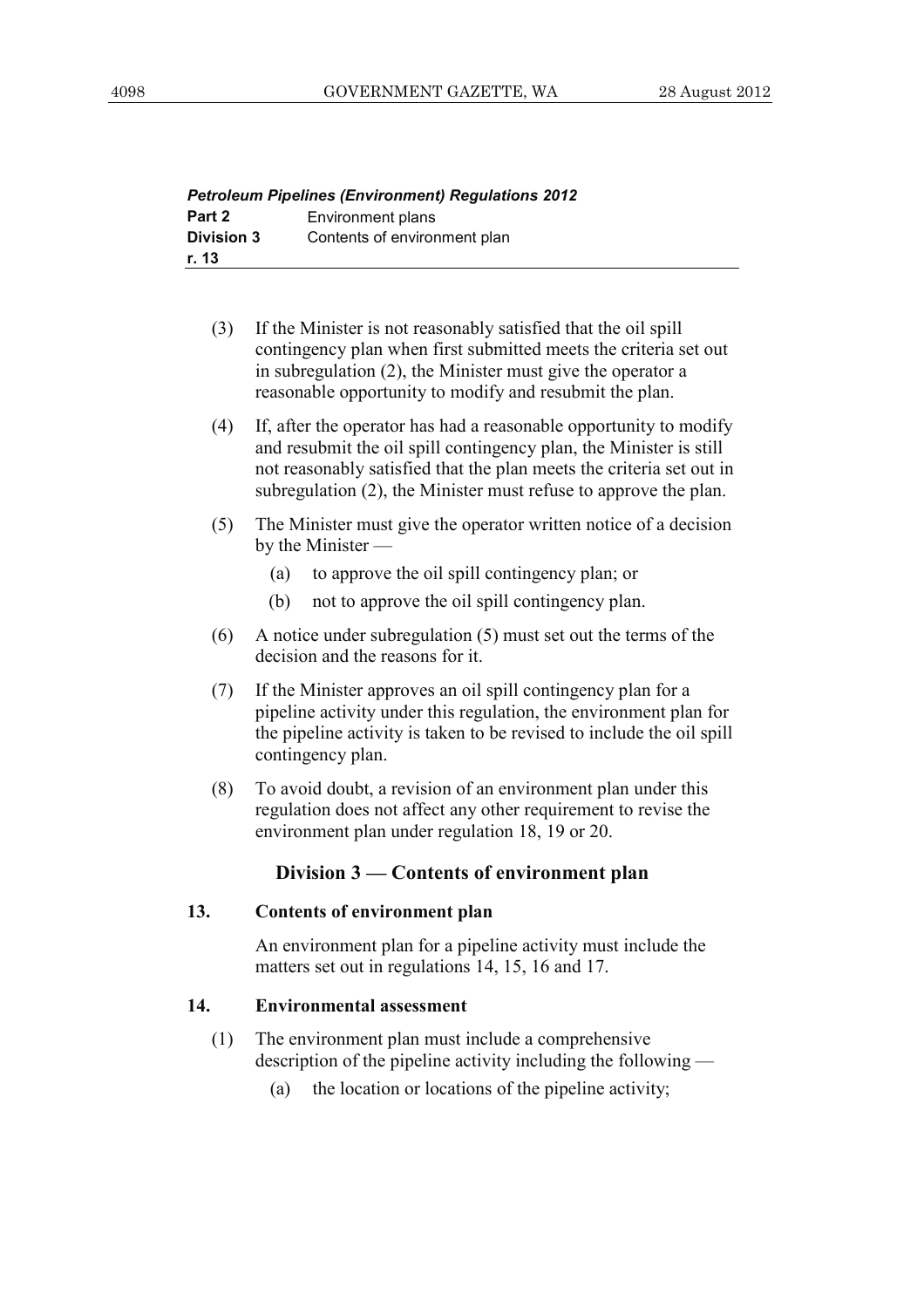|                   | <b>Petroleum Pipelines (Environment) Regulations 2012</b> |
|-------------------|-----------------------------------------------------------|
| Part 2            | Environment plans                                         |
| <b>Division 3</b> | Contents of environment plan                              |
| r. 14             |                                                           |

- (b) details of the construction and layout of any pipeline;
- (c) a description of the operational details of the pipeline activity and proposed timetables;
- (d) any additional information relevant to consideration of the environmental impacts and environmental risks of the pipeline activity.
- (2) The environment plan must
	- (a) describe the existing environment that may be affected by the pipeline activity; and
	- (b) include details of the particular relevant values and sensitivities (if any) of that environment.
- (3) The environment plan must include
	- (a) details of all environmental impacts and environmental risks of the pipeline activity; and
	- (b) an evaluation of those impacts and risks; and
	- (c) a description of the environmental risk assessment process used to evaluate those impacts and risks, including the terms used in that process to categorise the levels of seriousness of those impacts and risks.
- (4) For the avoidance of doubt, the evaluation mentioned in subregulation (3)(b) must evaluate all the environmental impacts and environmental risks arising directly or indirectly from —
	- (a) all aspects of the pipeline activity; and
	- (b) potential emergency conditions, whether resulting from accident or any other cause.
- (5) The environment plan must include
	- (a) environmental performance objectives that define the goals of the operator in relation to the —
		- (i) processes, policies and practices to be followed; and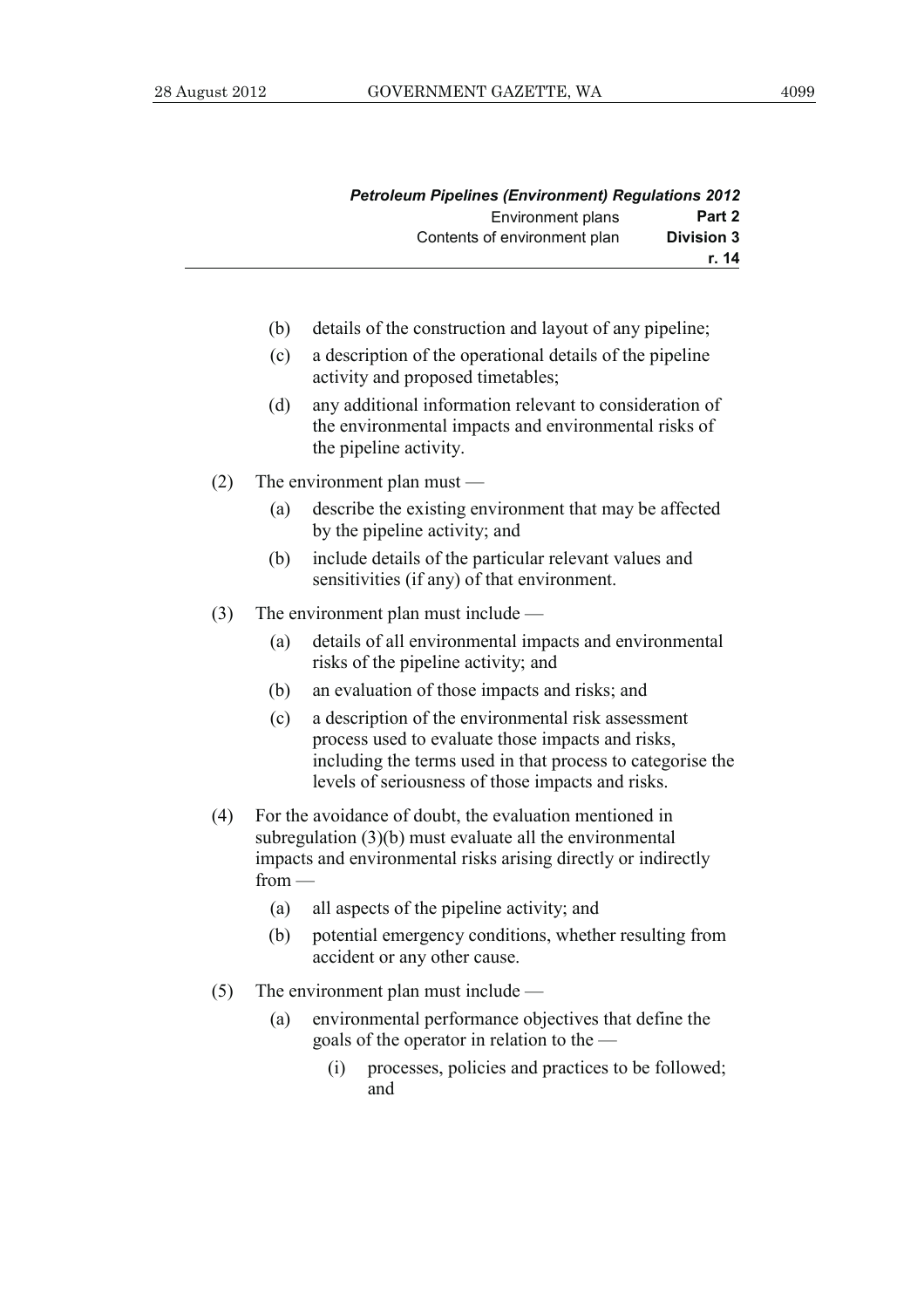| <b>Petroleum Pipelines (Environment) Regulations 2012</b> |                              |  |
|-----------------------------------------------------------|------------------------------|--|
| Part 2                                                    | Environment plans            |  |
| <b>Division 3</b>                                         | Contents of environment plan |  |
| r. 14                                                     |                              |  |

- (ii) equipment to be used; and
- (iii) actions to be taken,

 for the purposes of minimising the environmental impacts and environmental risks of the pipeline activity; and

- (b) environmental performance standards
	- (i) that state the performance required of persons, equipment and procedures for the purposes of managing the environmental impacts and environmental risks of the pipeline activity; and
	- (ii) against which the performance of the operator in meeting the environmental performance objectives in the environment plan can be measured;

#### and

- (c) measurement criteria for the purposes of determining whether -
	- (i) the environmental performance objectives and environmental performance standards in the environment plan have been met; and
	- (ii) the implementation strategy in the environment plan has been complied with.
- (6) The environment plan must describe the requirements that
	- (a) apply to the pipeline activity under legislation (including conditions imposed under legislation), international conventions or agreements, or applicable codes of practice; and
	- (b) are relevant to the environmental management of the pipeline activity.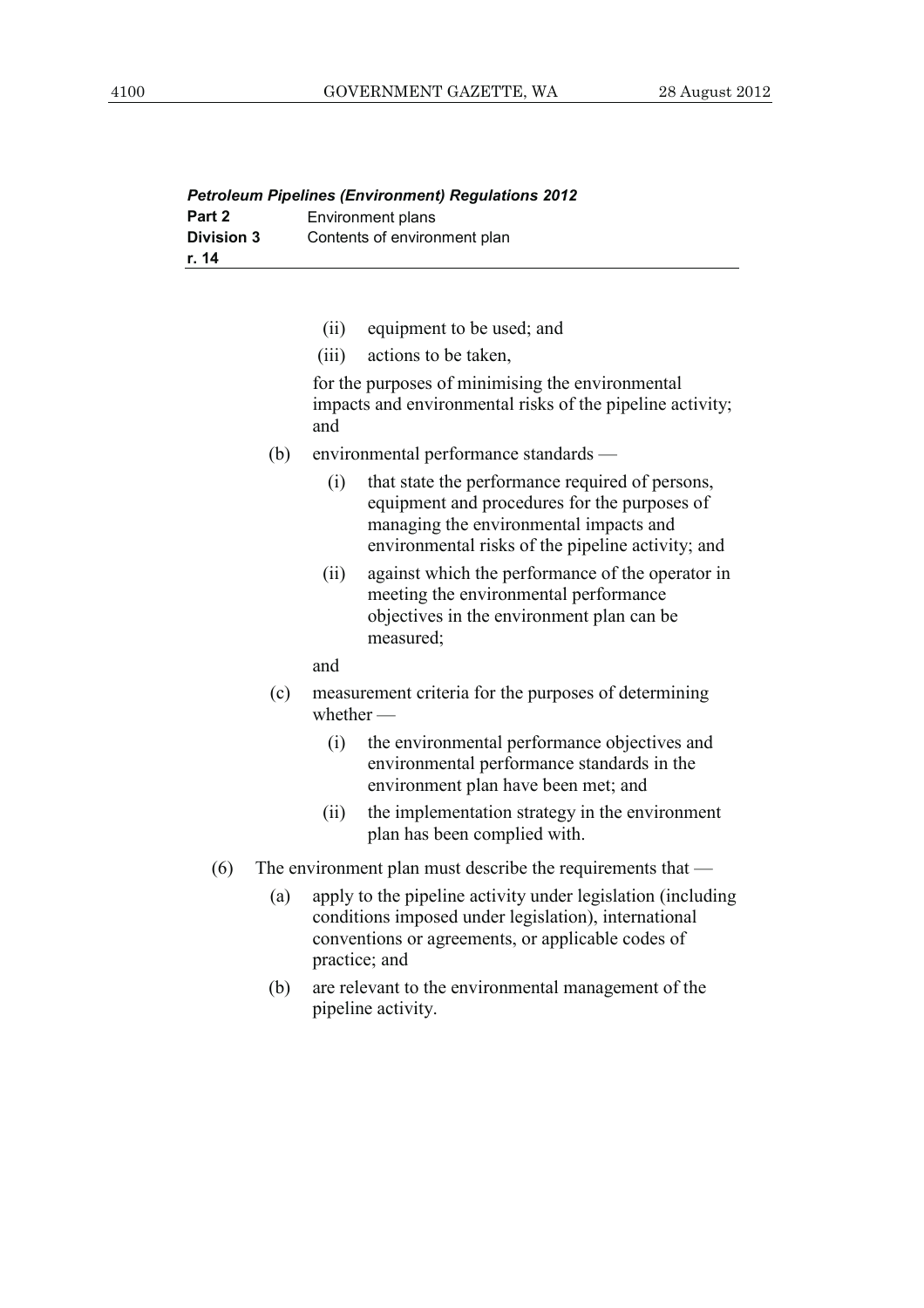|                   | Petroleum Pipelines (Environment) Regulations 2012 |
|-------------------|----------------------------------------------------|
| Part 2            | Environment plans                                  |
| <b>Division 3</b> | Contents of environment plan                       |
| r. 15             |                                                    |

#### **15. Implementation strategy for environment plan**

- (1) The environment plan must include an implementation strategy for the pipeline activity in accordance with this regulation.
- (2) The implementation strategy must include measures to ensure that the environmental performance objectives and environmental performance standards in the environment plan are met.
- (3) The implementation strategy must identify the specific systems, practices and procedures to be used to ensure that —
	- (a) the environmental impacts and environmental risks of the pipeline activity are continuously reduced to as low as is reasonably practicable; and
	- (b) the environmental performance objectives and environmental performance standards in the environment plan are met.
- (4) The implementation strategy must establish a clear chain of command, setting out the roles and responsibilities of personnel in relation to the implementation, management and review of the environment plan.
- (5) The implementation strategy must include measures to ensure that each employee or contractor working on, or in connection with, the pipeline activity is aware of his or her responsibilities in relation to the environment plan and has the appropriate competencies and training.
- (6) The implementation strategy must provide for the monitoring of, audit of, management of non-compliance with, and review of, the operator's environmental performance and the implementation strategy.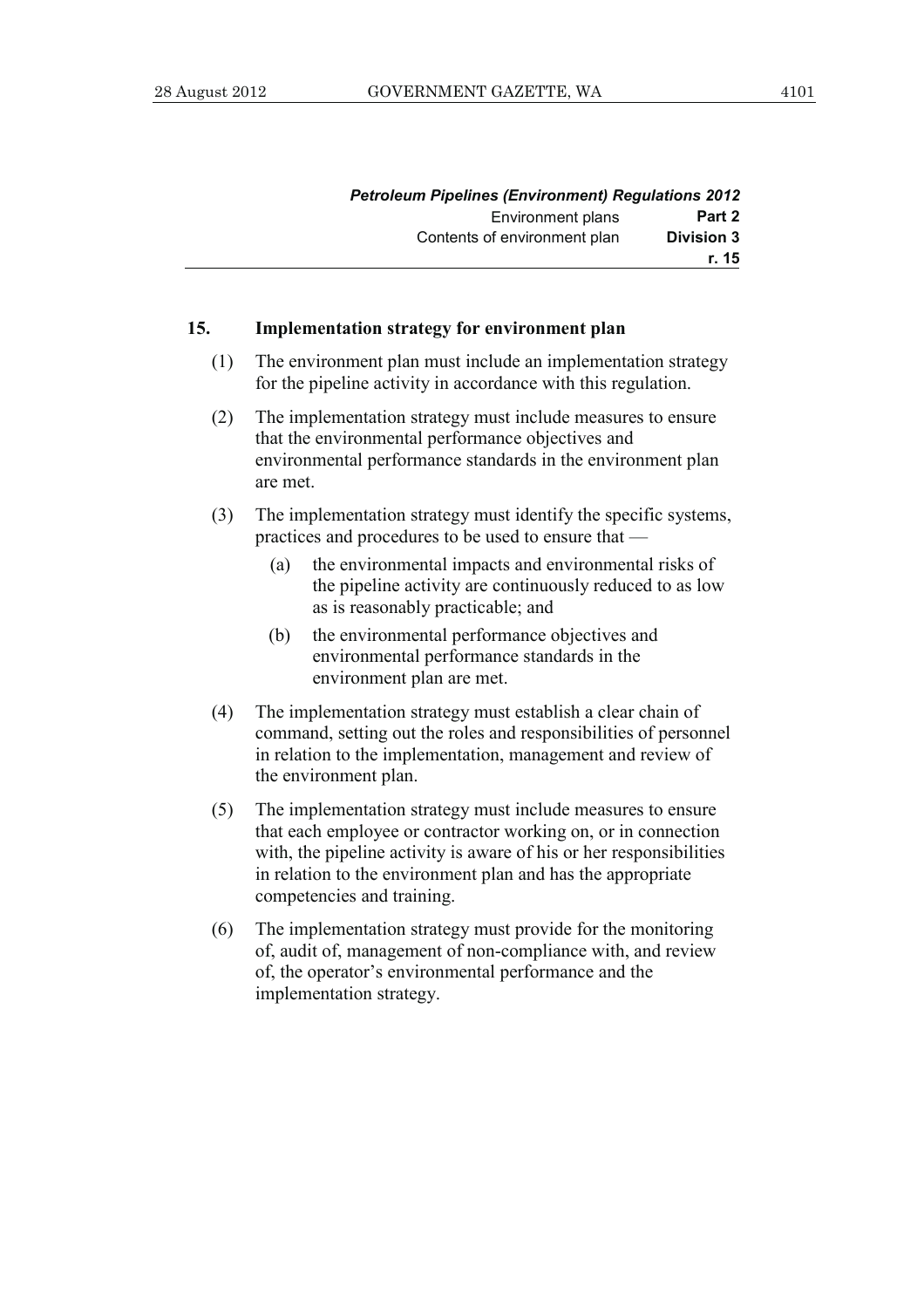| <b>Petroleum Pipelines (Environment) Regulations 2012</b> |                              |
|-----------------------------------------------------------|------------------------------|
| Part 2                                                    | Environment plans            |
| <b>Division 3</b>                                         | Contents of environment plan |
| r. 15                                                     |                              |

- (7) The implementation strategy must provide for
	- (a) specified emissions and discharges (whether occurring during normal operations or otherwise) to the environment to be monitored and recorded in a way  $that -$ 
		- (i) is accurate; and
		- (ii) can be audited against the environmental performance standards and measurement criteria in the environment plan;

and

- (b) the monitoring mentioned in paragraph (a) to be done either continuously or at specified intervals; and
- (c) tests to assess the performance of the monitoring equipment used for the purposes of paragraph (a) to be conducted at specified intervals.
- (8) The implementation strategy must include an oil spill contingency plan that —
	- (a) sets out details of the following
		- (i) preparations to be made for the possibility of an oil spill;
		- (ii) emergency response arrangements to be implemented if an oil spill occurs;
		- (iii) recovery arrangements to be implemented if an oil spill occurs;
		- (iv) current oil spill trajectory modelling that applies to the pipeline activity;

and

- (b) requires the operator to conduct tests of the emergency response arrangements set out in the oil spill contingency plan at specified intervals; and
- (c) describes the tests mentioned in paragraph (b).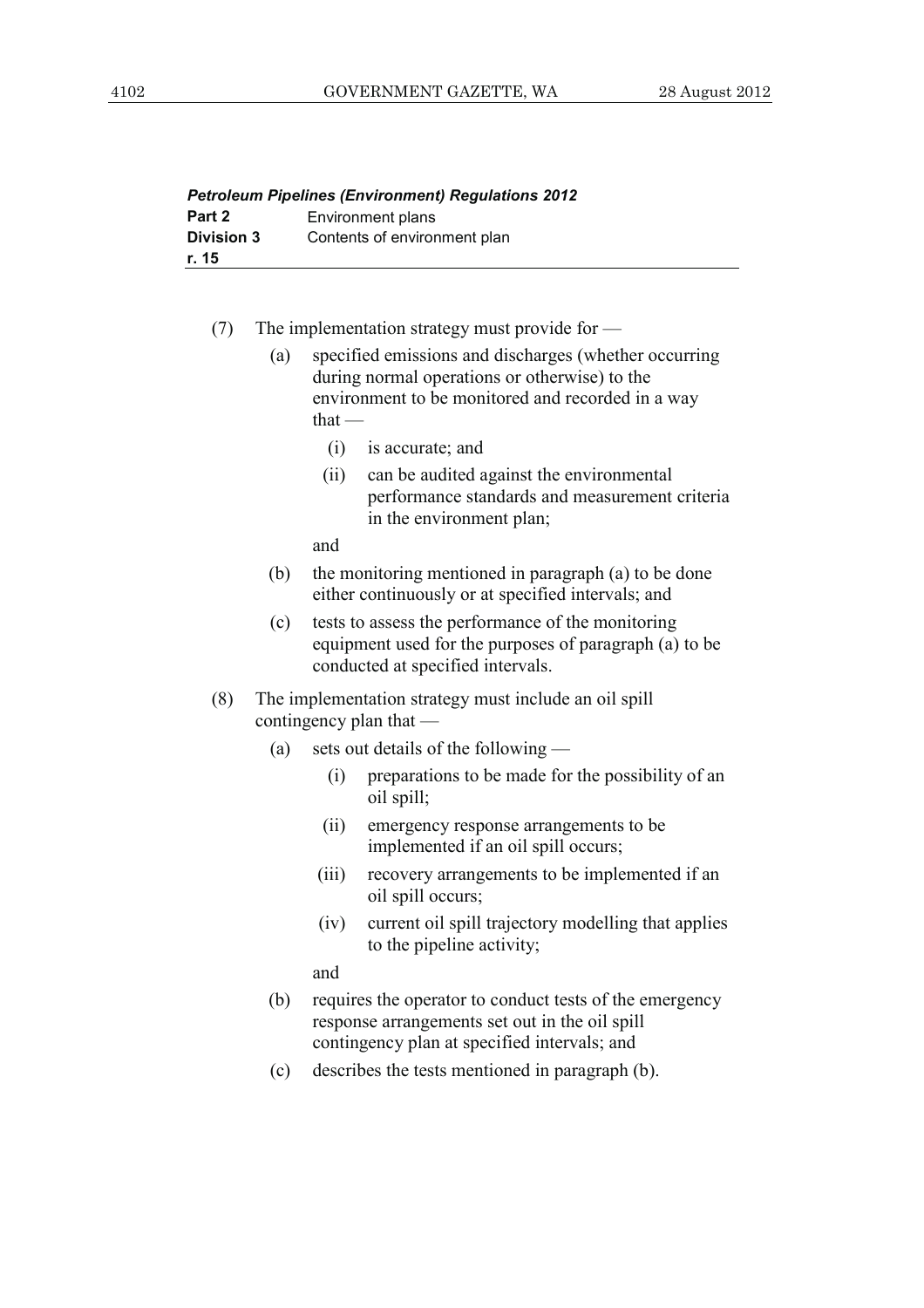| Petroleum Pipelines (Environment) Regulations 2012 |                              |
|----------------------------------------------------|------------------------------|
| Part 2                                             | Environment plans            |
| <b>Division 3</b>                                  | Contents of environment plan |
| r. 16                                              |                              |

 (9) The implementation strategy must provide for appropriate consultation with relevant authorities and other relevant interested persons or organisations.

#### **16. Monitoring, recording and reporting arrangements**

The environment plan must include arrangements for —

- (a) monitoring, and recording information about, the pipeline activity that are sufficient to enable the Minister to determine whether —
	- (i) the environmental performance objectives and environmental performance standards in the environment plan have been met; and
	- (ii) the implementation strategy in the environment plan has been complied with;

and

 (b) reporting to the Minister on the information recorded under paragraph (a) at intervals agreed with the Minister, but not less often than annually.

#### **17. Other information in environment plan**

- (1) The environment plan must include the following
	- (a) a statement of the operator's corporate environmental policy;
	- (b) a report on all consultations between the operator and relevant authorities and other relevant interested persons and organisations in the course of developing the environment plan;
	- (c) a list of all incidents that are classified as reportable incidents in relation to the pipeline activity.
- (2) The environment plan must classify an incident as a reportable incident if —
	- (a) it could arise from the pipeline activity; and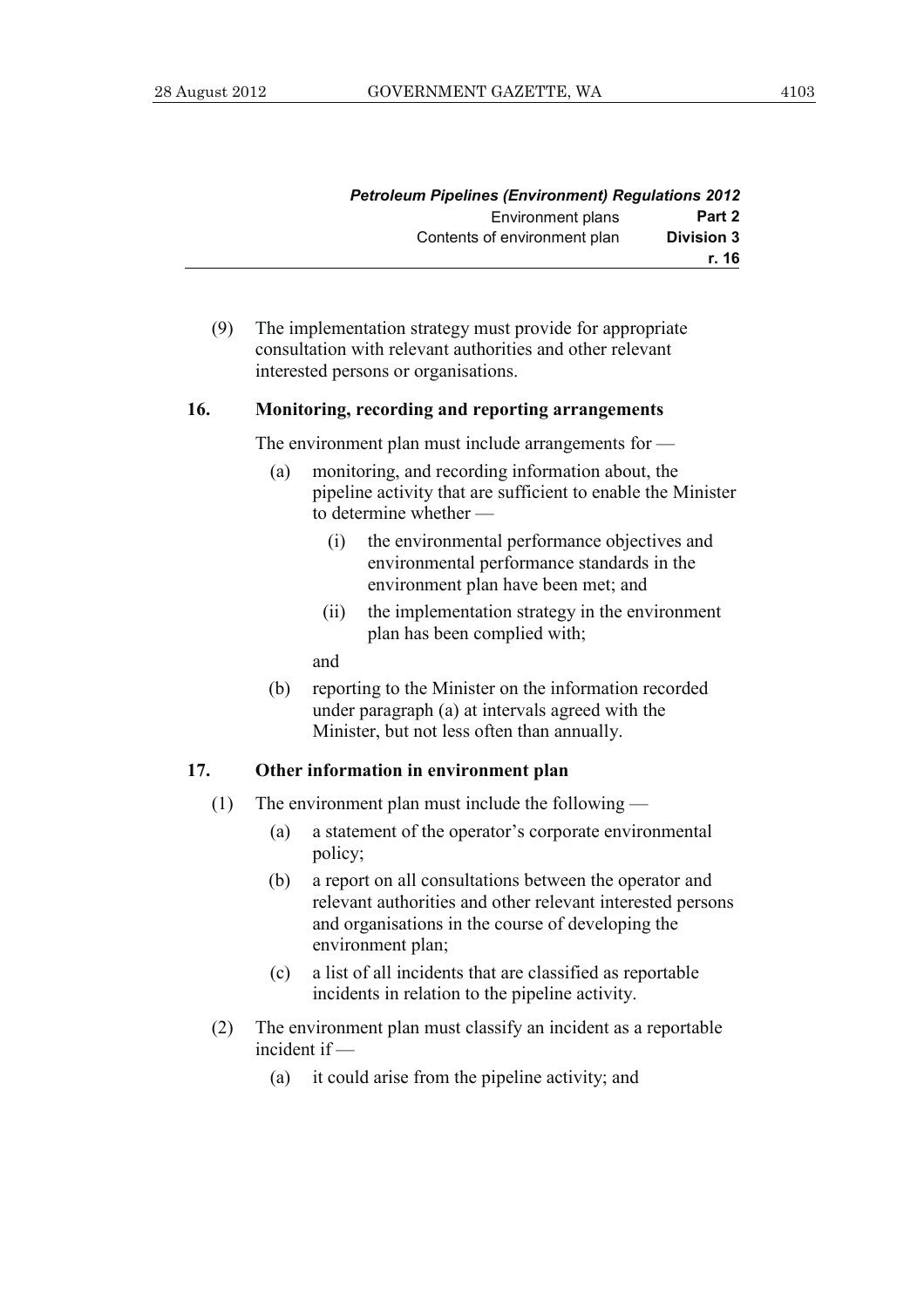| <b>Petroleum Pipelines (Environment) Regulations 2012</b> |                              |
|-----------------------------------------------------------|------------------------------|
| Part 2                                                    | Environment plans            |
| <b>Division 4</b>                                         | Revision of environment plan |
| r. 18                                                     |                              |

 (b) it has the potential to cause an environmental impact that is classified, under the environmental risk assessment process described in the environment plan, as moderate or more serious than moderate.

# **Division 4 — Revision of environment plan**

# **18. Revision because of a change, or proposed change, of circumstances or pipeline activity**

- (1) The operator of a pipeline activity must submit to the Minister a proposed revision of the environment plan for the pipeline  $\alpha$  activity before the commencement of  $\overline{\phantom{a}}$ 
	- (a) any new pipeline activity; or
	- (b) any significant modification of, significant change in, or significant new stage of, an existing pipeline activity,

 that is not provided for in the environment plan. Penalty: a fine of \$10 000.

- (2) The operator of a pipeline activity must submit to the Minister a proposed revision of the environment plan for the pipeline activity before or as soon as practicable after —
	- (a) a change in the instrument holder for, or operator of, the pipeline activity; or
	- (b) the occurrence of
		- (i) any significant new environmental impact or environmental risk; or
		- (ii) any significant increase in an existing environmental impact or environmental risk,

 that is not provided for in the environment plan for the pipeline activity; or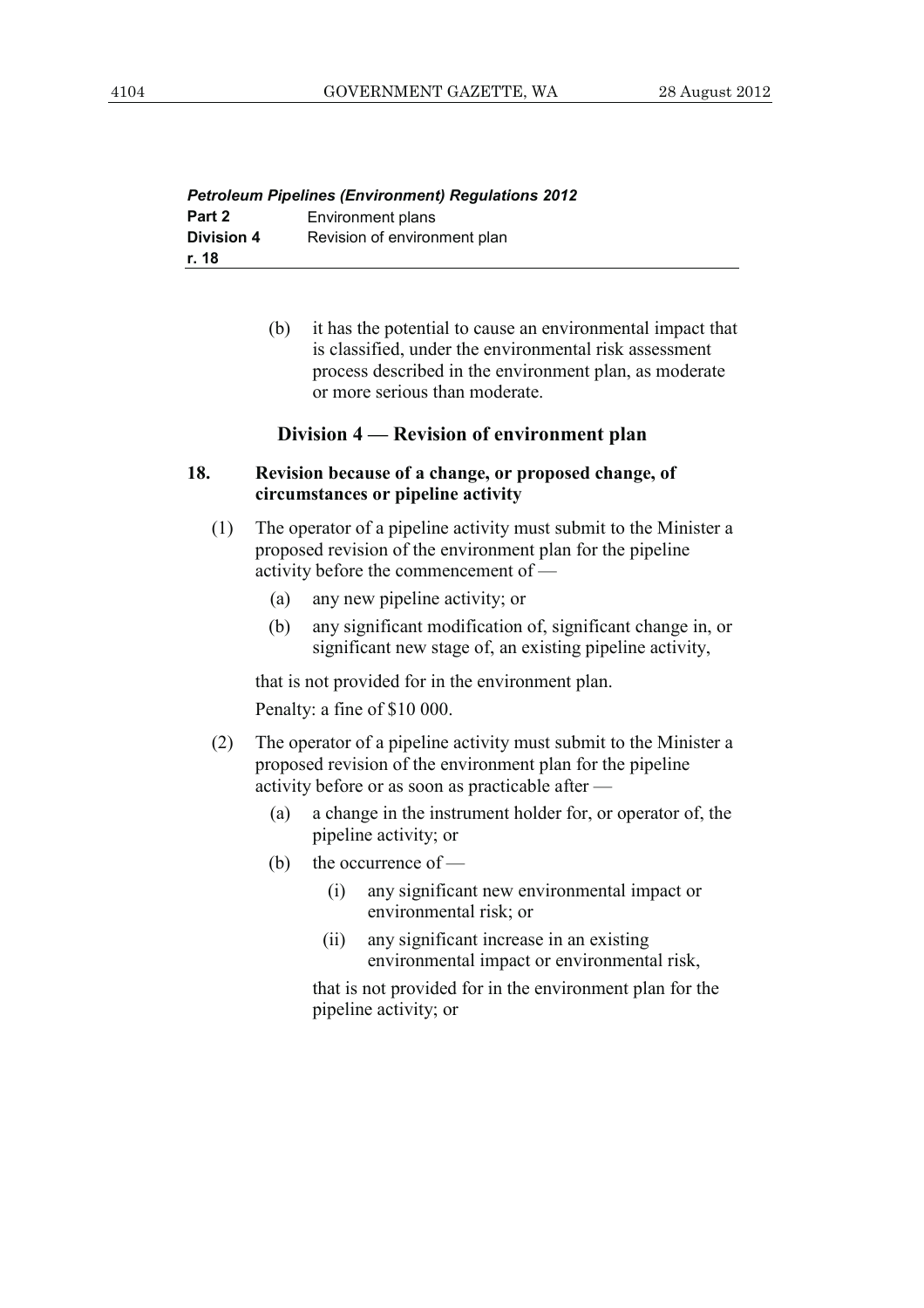|                   | <b>Petroleum Pipelines (Environment) Regulations 2012</b> |
|-------------------|-----------------------------------------------------------|
| Part 2            | Environment plans                                         |
| <b>Division 4</b> | Revision of environment plan                              |
| r. 19             |                                                           |

- (c) the occurrence of a series of new environmental impacts or environmental risks, or a series of increases in existing environmental impacts or environmental risks, which, taken together, amount to the occurrence of —
	- (i) a significant new environmental impact or environmental risk; or
	- (ii) a significant increase in an existing environmental impact or environmental risk,

 that is not provided for in the environment plan for the pipeline activity.

Penalty: a fine of \$10 000.

#### **19. Revision required by Minister**

- (1) The Minister, by written notice given to the operator of a pipeline activity, may require the operator to submit a proposed revision of the environment plan for the pipeline activity.
- (2) A notice under subregulation (1) must set out the following
	- (a) the matters to be addressed by the revision;
	- (b) the date by which the revision must be submitted, which must be at least 21 days after the day on which the notice is given;
	- (c) the proposed date of effect of the revision;
	- (d) the grounds for the notice.
- (3) Within 21 days after being given a notice under subregulation (1), the operator may make a submission in writing to the Minister stating the operator's reasons for one or more of the following matters —
	- (a) why the revision should not be made;
	- (b) why the revision should be in different terms from the proposed terms;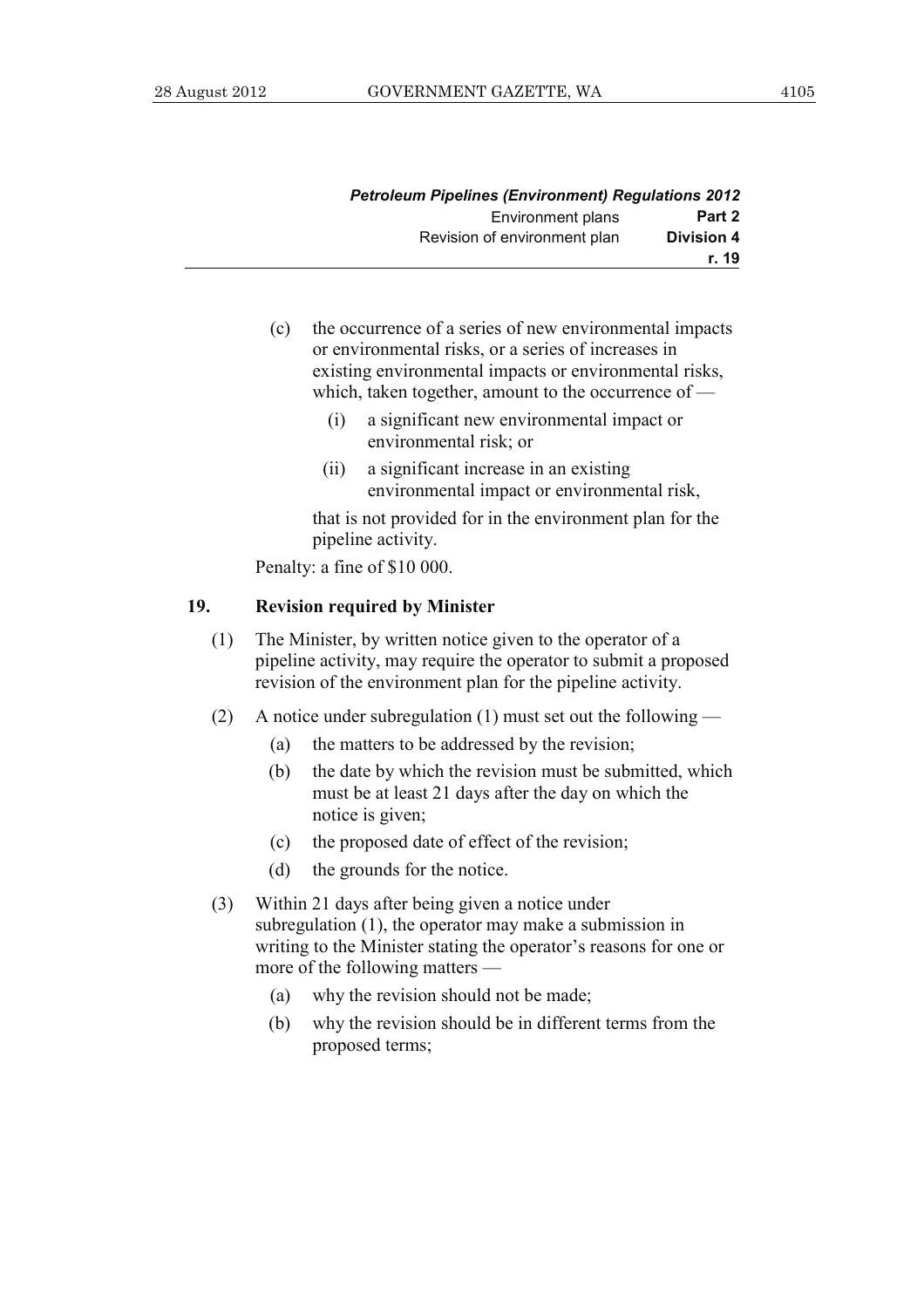|                   | <b>Petroleum Pipelines (Environment) Regulations 2012</b> |
|-------------------|-----------------------------------------------------------|
| Part 2            | Environment plans                                         |
| <b>Division 4</b> | Revision of environment plan                              |
| r. 19             |                                                           |

- (c) whether or not the operator gives other reasons why the revision should be submitted or take effect on a date later than the proposed date.
- (4) If a submission is made under subregulation (3), the Minister must consider the matters stated in the submission and decide —
	- (a) to withdraw the notice; or
	- (b) to vary the notice; or
	- (c) that the notice as originally given should stand.
- (5) The Minister must give the operator written notice of the Minister's decision under subregulation (4).
- (6) The notice must set out the terms of the decision and the reasons for it.
- $(7)$  If
	- (a) the Minister gives an operator a notice under subregulation (1); and
	- (b) the operator does not make a submission under subregulation (3),

 the operator must comply with the notice. Penalty: a fine of \$10 000.

- $(8)$  If
	- (a) the Minister gives an operator a notice under subregulation (1); and
	- (b) the operator makes a submission under subregulation (3); and
	- (c) the Minister decides under subregulation (4) to vary the notice or that the notice as originally given should stand; and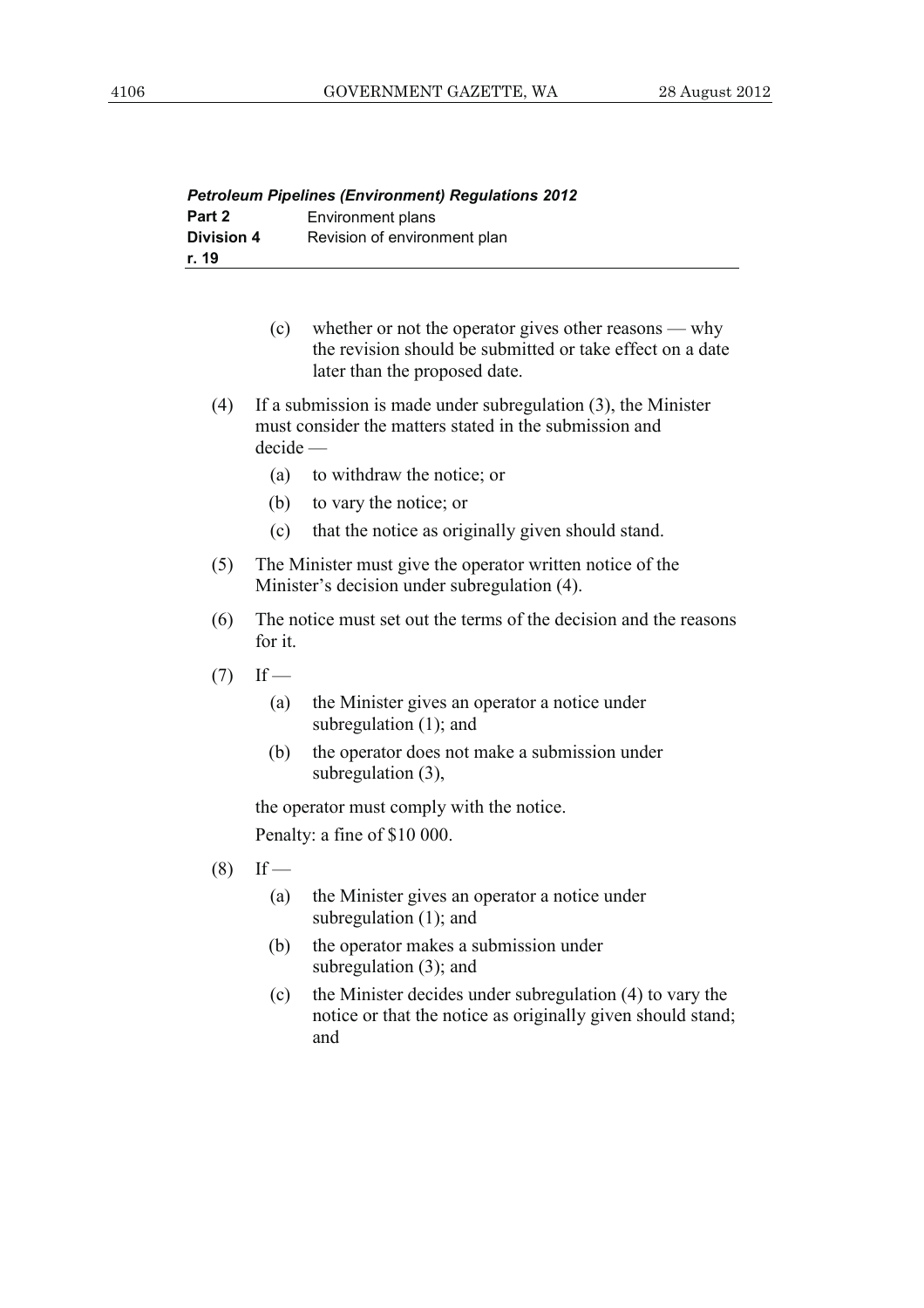|                   | <b>Petroleum Pipelines (Environment) Regulations 2012</b> |
|-------------------|-----------------------------------------------------------|
| Part 2            | Environment plans                                         |
| <b>Division 4</b> | Revision of environment plan                              |
| r. 20             |                                                           |

 (d) the Minister gives the operator written notice of the Minister's decision,

 the operator must comply with the notice, or the notice as varied, as the case requires. Penalty: a fine of \$10 000.

#### **20. Revision every 5 years**

- (1) The operator of a pipeline activity must submit to the Minister a proposed revision of the environment plan for the pipeline activity at least 14 days before the end of each period of 5 years, commencing on the latest of the following —
	- (a) the day on which the environment plan is first approved under regulation 11 by the Minister;
	- (b) the day on which a proposed revision of the environment plan submitted under this regulation is approved under regulation 11 by the Minister;
	- (c) for a revision of an environment plan submitted under regulation 18 or 19 — the day (if any) notified by the Minister under subregulation (2).

Penalty: a fine of \$10 000.

(2) For subregulation  $(1)(c)$ , the Minister may notify the operator that the effect of a revision of an environment plan submitted under regulation 18 or 19 is that the period of 5 years mentioned in subregulation (1) starts on the day specified in the notification.

#### **21. Form of proposed revision**

 A proposed revision of an environment plan under regulation 18, 19 or 20 must be in the form of a revised environment plan or, if the operator and the Minister so agree, a revised part of the environment plan.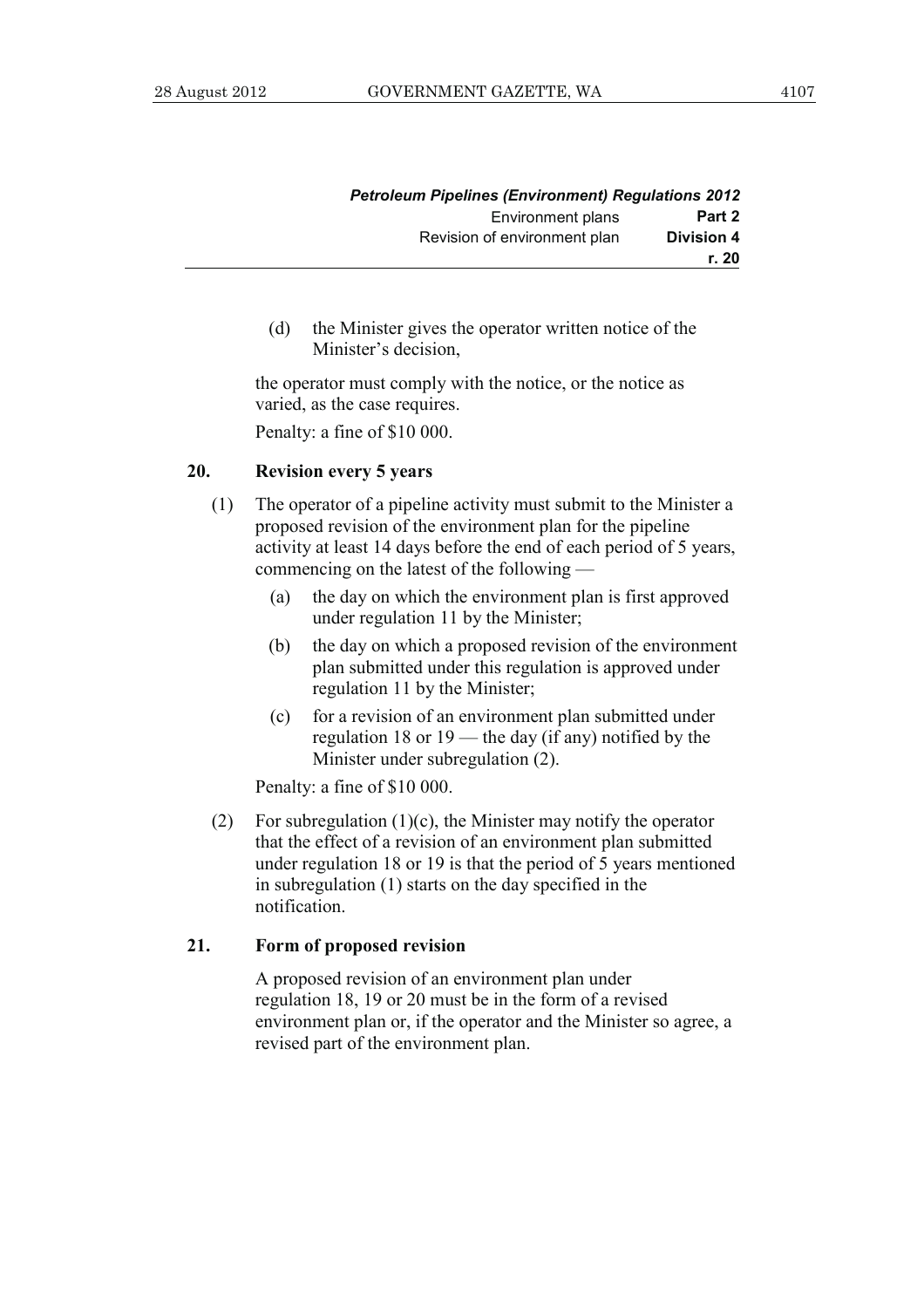|                   | <b>Petroleum Pipelines (Environment) Regulations 2012</b> |
|-------------------|-----------------------------------------------------------|
| Part 2            | Environment plans                                         |
| <b>Division 4</b> | Revision of environment plan                              |
| r. 22             |                                                           |

#### **22. Approval of revised environment plan**

Regulations 10 and 11 apply to the proposed revision as if —

- (a) a reference in those regulations to the submission, approval or non-approval of the environment plan were a reference to the submission, approval or non-approval of the proposed revision; and
- (b) any other reference in those regulations to the environment plan were a reference to the plan as revised by the proposed revision.

# **23. Additional requirement for revision of oil spill contingency plan**

- (1) The operator of a pipeline activity must submit to the Minister a proposed revision of the oil spill contingency plan included in the environment plan for the pipeline activity at least 14 days before the end of the period of 2 years and 6 months commencing on the latest of the following —
	- (a) the day on which the environment plan is first approved under regulation 11 by the Minister;
	- (b) the day on which a proposed revision of the environment plan submitted under regulation 20 is approved under regulation 11 by the Minister;
	- (c) for a revision of an environment plan submitted under regulation 18 or 19 — the day (if any) notified by the Minister under regulation 20(2).
- (2) The proposed revision of the oil spill contingency plan must be in the form of a revised oil spill contingency plan, or, if the operator and the Minister so agree, a revised part of the oil spill contingency plan.
- (3) The Minister must approve the proposed revision of the oil spill contingency plan if the Minister is satisfied that the proposed revision —
	- (a) complies with regulation 15(8); and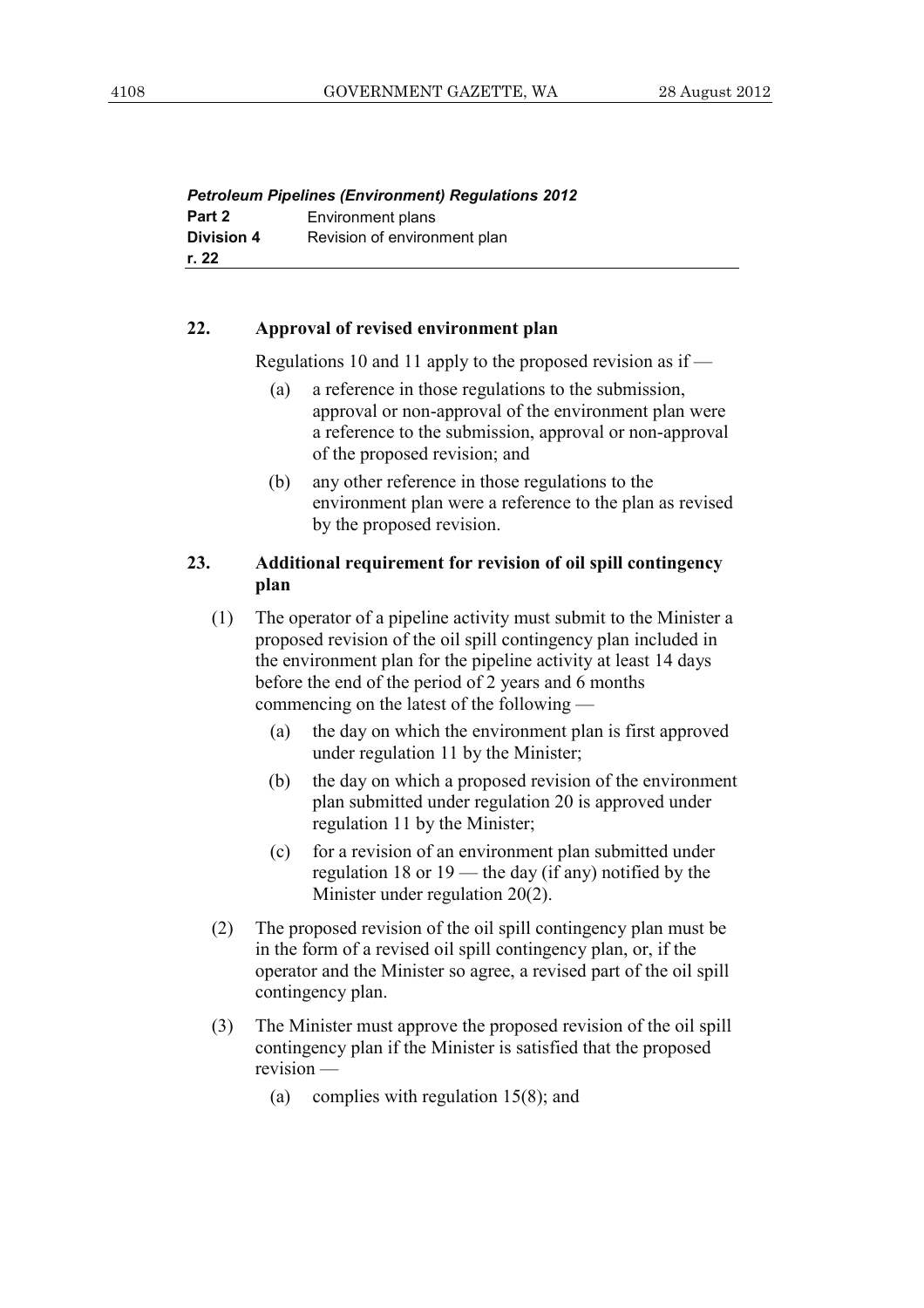|                   | <b>Petroleum Pipelines (Environment) Regulations 2012</b> |
|-------------------|-----------------------------------------------------------|
| Part 2            | <b>Environment plans</b>                                  |
| <b>Division 4</b> | Revision of environment plan                              |
| r. 24             |                                                           |

- (b) is appropriate for the nature and scale of the pipeline activity.
- (4) If the Minister is not reasonably satisfied that the proposed revision of the oil spill contingency plan when first submitted meets the criteria set out in subregulation (3), the Minister must give the operator a reasonable opportunity to modify and resubmit the proposed revision.
- (5) If, after the operator has had a reasonable opportunity to modify and resubmit the proposed revision, the Minister is still not reasonably satisfied that the proposed revision meets the criteria set out in subregulation (3), the Minister must refuse to approve the proposed revision.
- (6) The Minister must give the operator written notice of a decision by the Minister —
	- (a) to approve the proposed revision; or
	- (b) not to approve the proposed revision.
- (7) A notice under subregulation (6) must set out the terms of the decision and the reasons for it.
- (8) If the Minister approves a proposed revision of an oil spill contingency plan included in an environment plan, the environment plan is taken to be revised in accordance with the proposed revision.
- (9) To avoid doubt, a revision under this regulation of an oil spill contingency plan included in an environment plan does not affect any other requirement to revise the environment plan under regulation 18, 19 or 20.

#### **24. Effect of non-approval of proposed revision**

 If the Minister refuses to approve a proposed revision of an environment plan, or of an oil spill contingency plan included in an environment plan, the provisions of the environment plan in force for the pipeline activity immediately before the proposed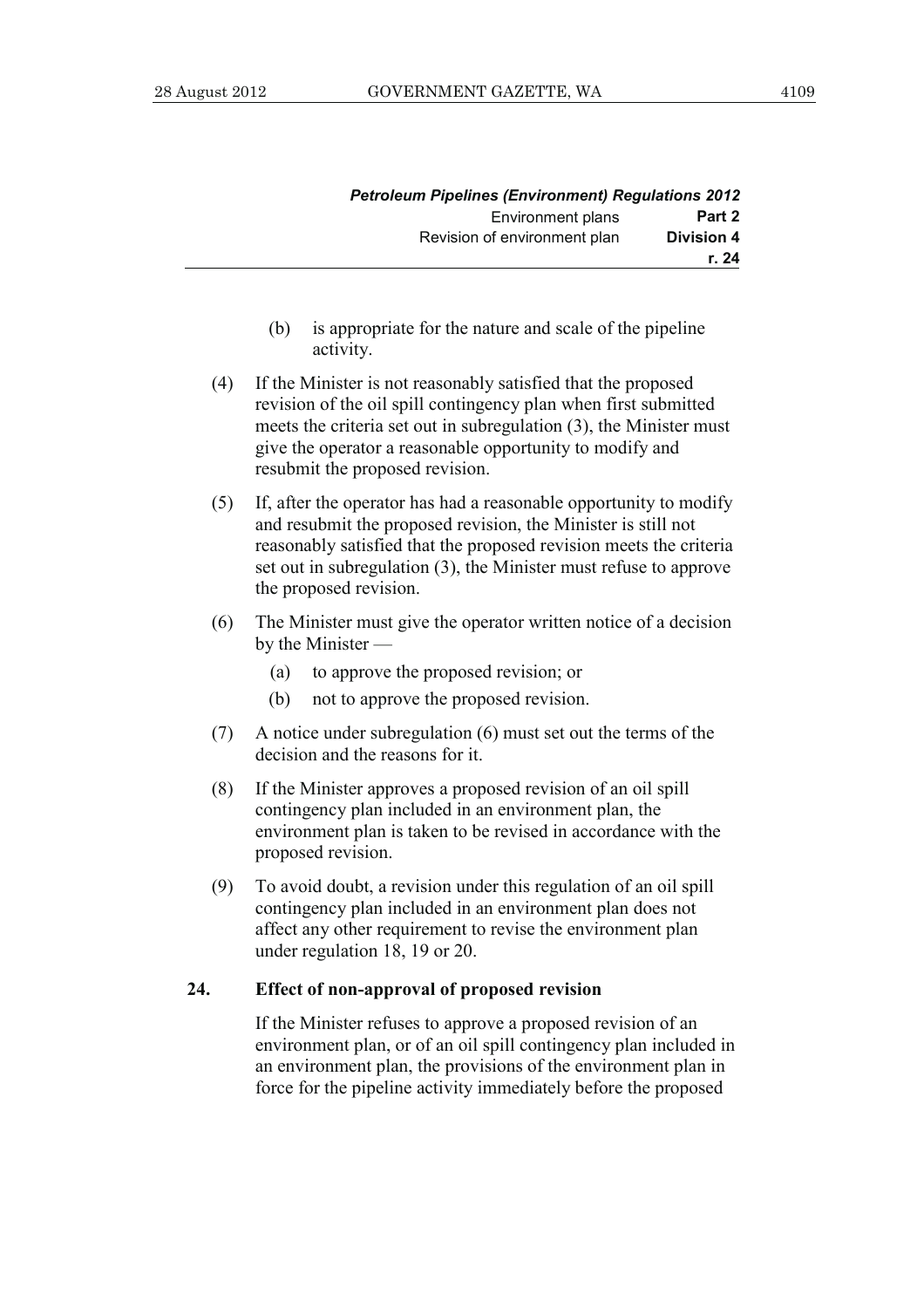|                   | <b>Petroleum Pipelines (Environment) Regulations 2012</b> |
|-------------------|-----------------------------------------------------------|
| Part 2            | Environment plans                                         |
| <b>Division 5</b> | Withdrawal of approval of environment plan                |
| r. 25             |                                                           |

revision was submitted remain in force, subject to these regulations (in particular, the provisions of Division 5), as if the revision had not been proposed.

#### **Division 5 — Withdrawal of approval of environment plan**

#### **25. Withdrawal of approval of environment plan**

- (1) The Minister, by written notice given to the operator of a pipeline activity, may withdraw the approval of the environment plan for the pipeline activity on any of the following grounds —
	- (a) that the operator or instrument holder for the pipeline activity has not complied with a direction given by the Minister under section 41 of the Act;
	- (b) that the operator has not complied with regulation 7, 8, 18, 19, 20 or 23;
	- (c) that the operator has not complied with a condition imposed under regulation 11(4)(c);
	- (d) that the Minister has refused to approve a proposed revision of —
		- (i) the environment plan; or
		- (ii) the oil spill contingency plan included in the environment plan.
- (2) A notice under subregulation (1) must set out the reasons for the decision.

#### **26. Steps to be taken before withdrawal of approval**

- (1) Before withdrawing the approval of an environment plan for a pipeline activity the Minister must comply with subregulations  $(2)$ ,  $(5)$  and  $(6)$ .
- (2) The Minister must give the operator at least 30 days' written notice of the Minister's intention to withdraw approval of the plan.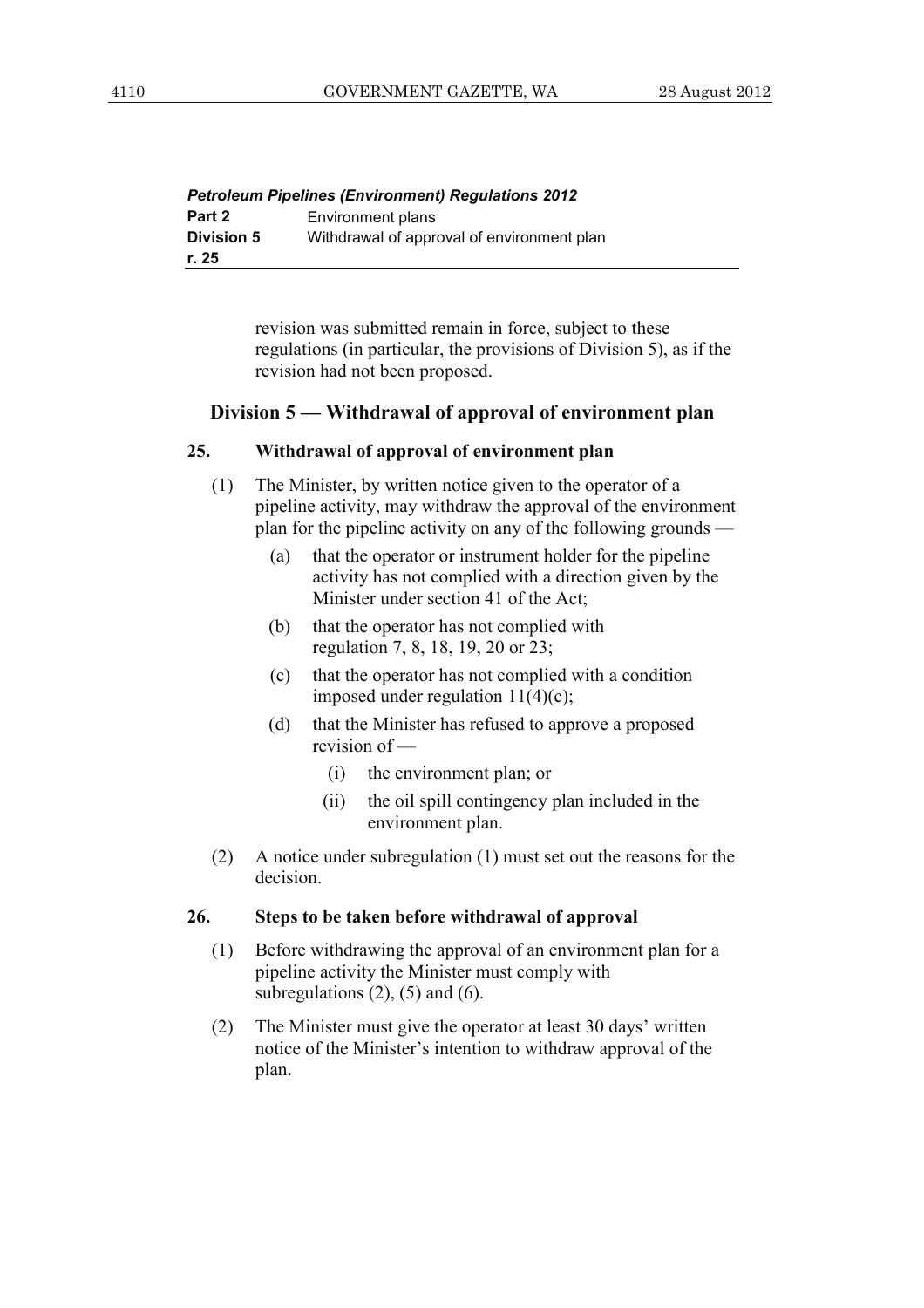|                   | <b>Petroleum Pipelines (Environment) Regulations 2012</b> |
|-------------------|-----------------------------------------------------------|
| Part 2            | Environment plans                                         |
| <b>Division 5</b> | Withdrawal of approval of environment plan                |
| r. 27             |                                                           |

- (3) The notice must set out the ground for withdrawal of the approval.
- (4) The Minister may give a copy of the notice to such other persons (if any) as the Minister thinks fit.
- (5) The Minister must specify in the notice a day (the *specified day*) on or before which the operator (or any person to whom a copy of the notice has been given) may submit to the Minister, in writing, any matters for the Minister to take into account.
- (6) The Minister must take into account
	- (a) any action taken by the operator or instrument holder for the pipeline activity to remove the ground for withdrawal of approval or to prevent the recurrence of that ground; and
	- (b) any matter submitted to the Minister before the specified day by the operator or a person to whom a copy of the notice has been given.

#### **27. Withdrawal of approval not affected by other provisions**

- (1) The Minister may withdraw the approval of an environment plan for a pipeline activity on the ground that the operator or instrument holder for the pipeline activity has not complied with —
	- (a) a direction given by the Minister under section 41 of the Act; or
	- (b) regulation 7, 8, 18, 19 or 20,

 even though the operator or instrument holder has been convicted of an offence because of the failure to comply with that direction or provision, as the case requires.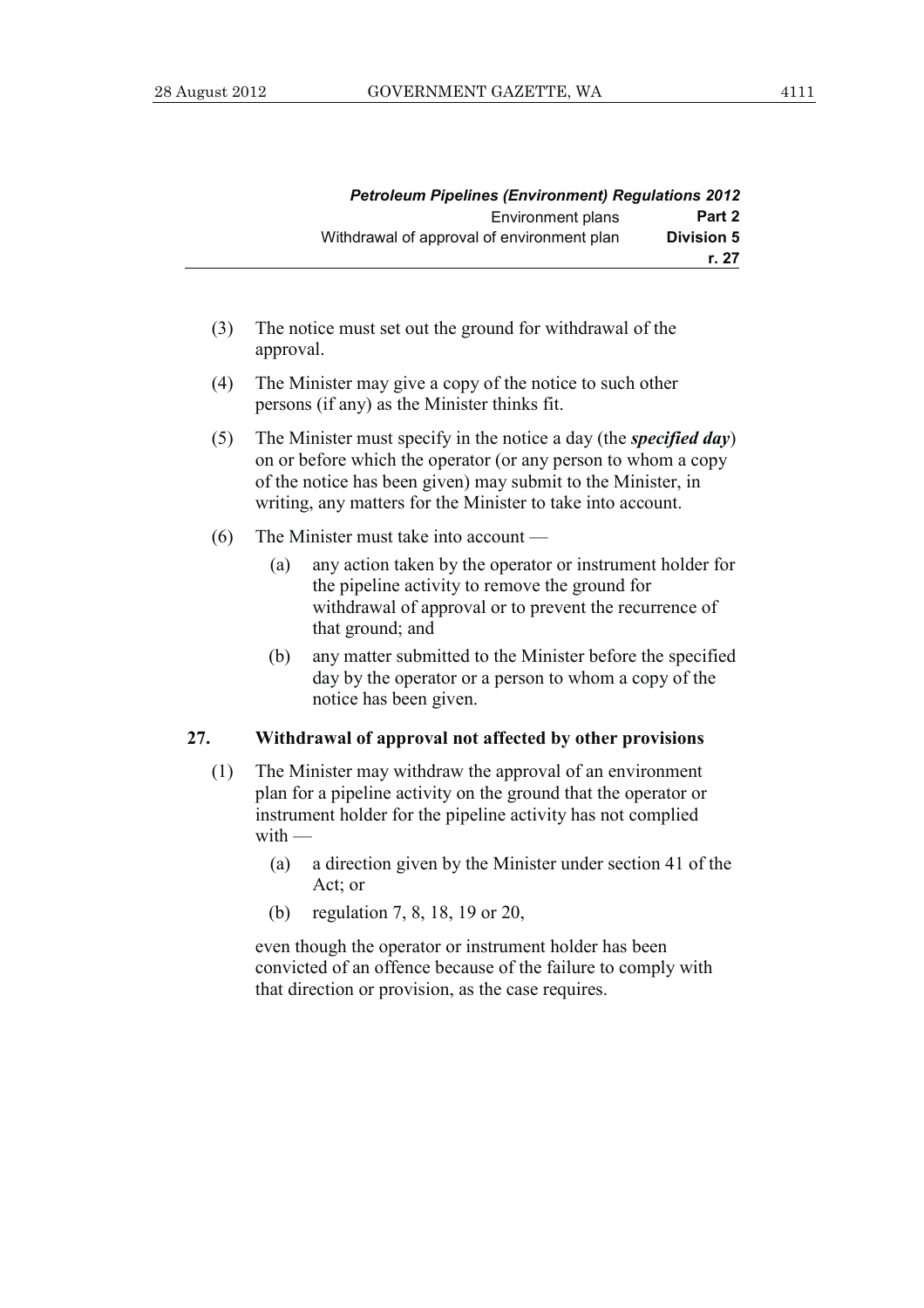| <b>Petroleum Pipelines (Environment) Regulations 2012</b> |                                            |
|-----------------------------------------------------------|--------------------------------------------|
| Part 2                                                    | Environment plans                          |
| <b>Division 5</b>                                         | Withdrawal of approval of environment plan |
| r. 27                                                     |                                            |

- (2) The operator or instrument holder for a pipeline activity for which the approval of an environment plan has been withdrawn by the Minister on the ground that the operator or instrument holder has not complied with —
	- (a) a direction given by the Minister under section 41 of the Act; or
	- (b) regulation 7, 8, 18, 19 or 20,

 may be convicted of an offence because of the failure to comply with that direction or provision, as the case requires, even though the approval of the environment plan has been withdrawn.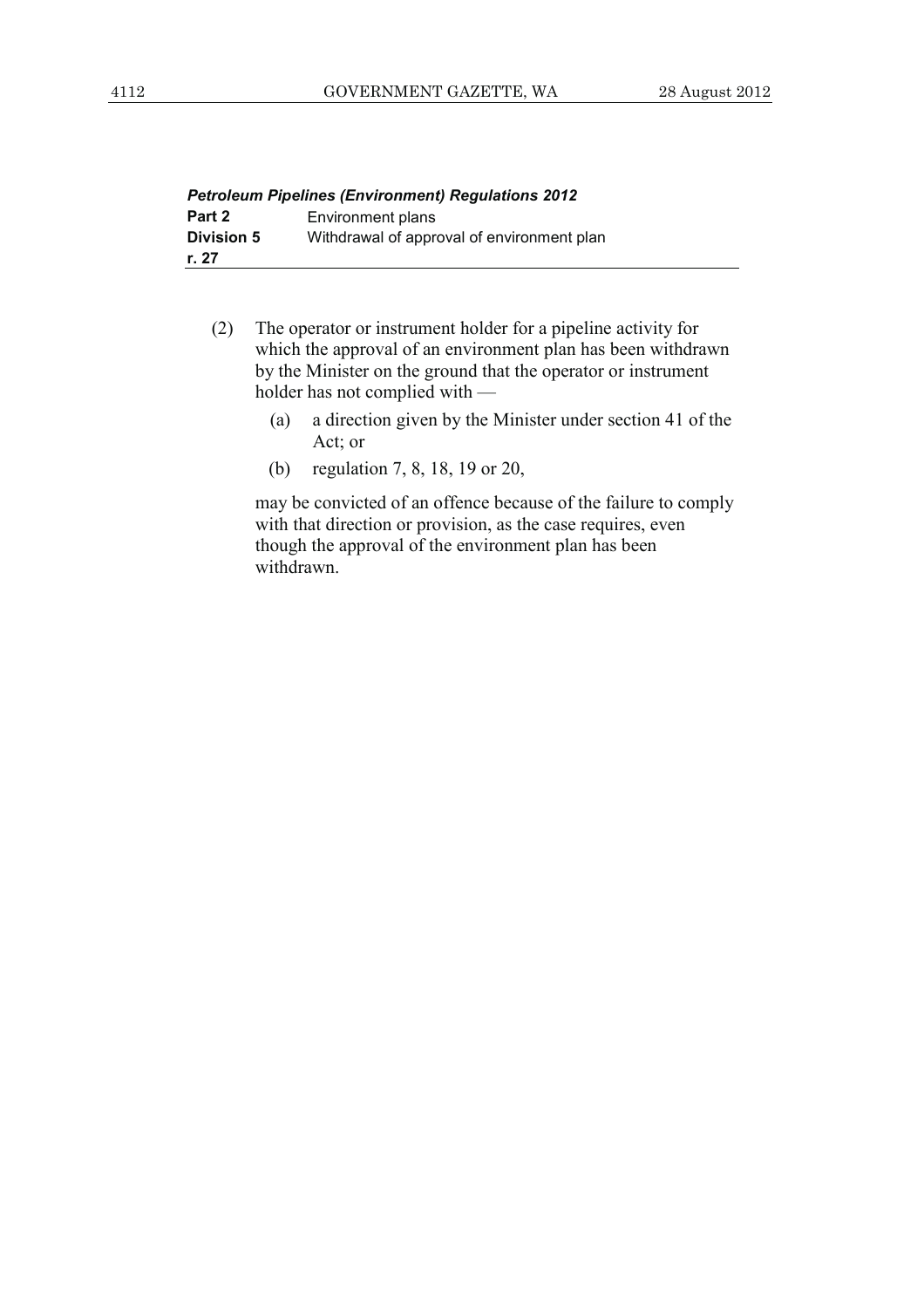*Petroleum Pipelines (Environment) Regulations 2012*  Incidents, reports and records **Part 3** 

**r. 28**

# **Part 3 — Incidents, reports and records**

#### **28. Notifying reportable incidents**

- (1) The operator of a pipeline activity must notify a reportable incident in accordance with this regulation. Penalty: a fine of \$5 500.
- (2) It is a defence to a prosecution for an offence against subregulation (1) if the operator has a reasonable excuse.
- (3) The notification
	- (a) must be given to the Minister as soon as practicable, and in any case within 2 hours after —
		- (i) the first occurrence of the reportable incident; or
		- (ii) if the reportable incident is not detected by the operator at the time of the first occurrence — the time the operator becomes aware of the reportable incident;
		- and
	- (b) may be oral or in writing; and
	- (c) must specify
		- (i) all material facts and circumstances concerning the reportable incident that the operator knows or is able, by reasonable search or inquiry, to find out; and
		- (ii) any action taken to avoid or mitigate any adverse environmental impacts of the reportable incident.

# **29. Written report of reportable incidents**

 (1) The operator of a pipeline activity must submit a written report of a reportable incident in accordance with this regulation. Penalty: a fine of \$5 500.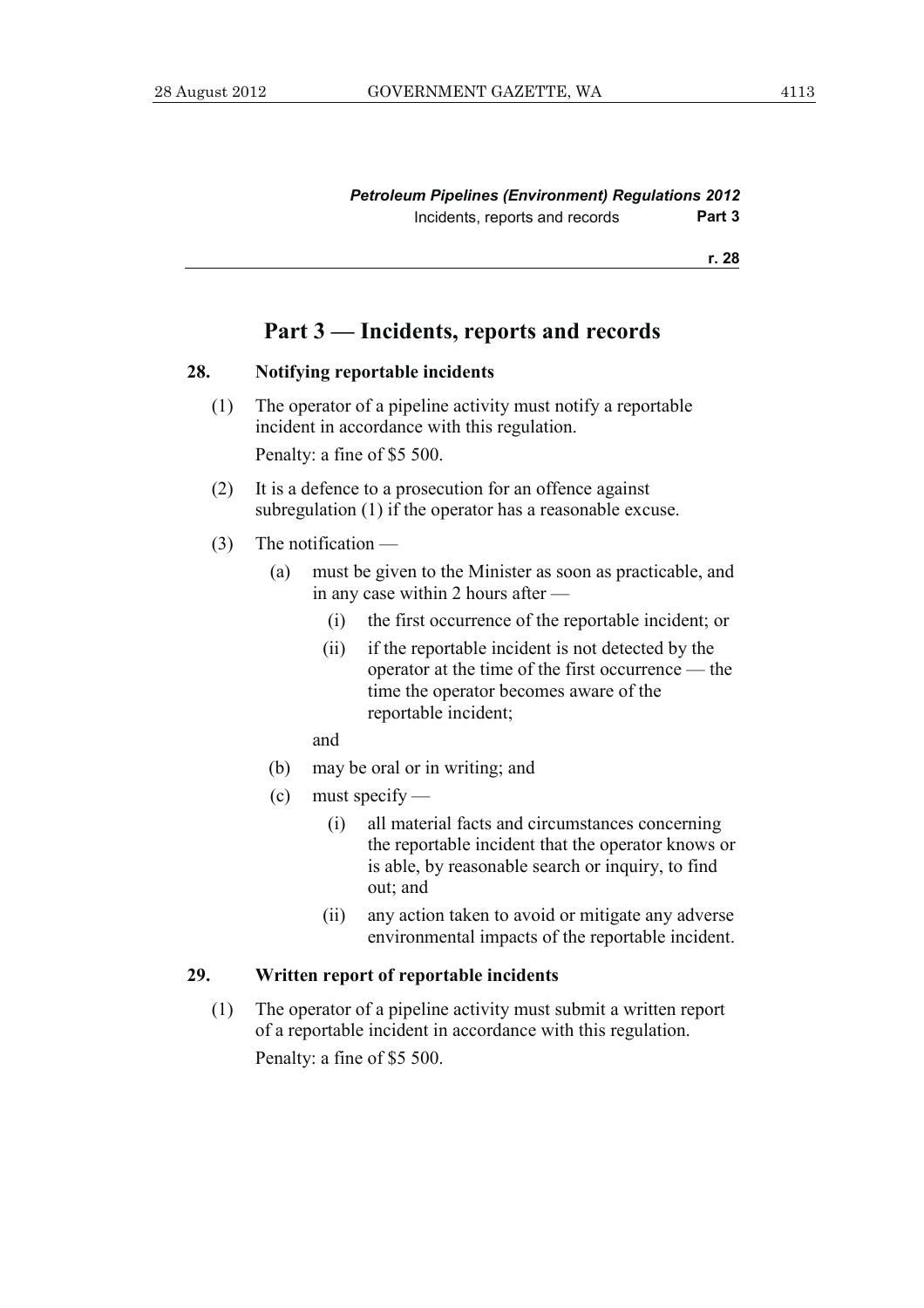| Part 3 | Incidents, reports and records                                                                                        |
|--------|-----------------------------------------------------------------------------------------------------------------------|
| r. 30  |                                                                                                                       |
|        |                                                                                                                       |
| (2)    | It is a defence to a prosecution for an offence against<br>subregulation (1) if the operator has a reasonable excuse. |
|        | The report $-$                                                                                                        |

*Petroleum Pipelines (Environment) Regulations 2012* 

- (a) must be submitted to the Minister as soon as practicable, and in any case —
	- (i) within 3 days after the first occurrence of the reportable incident; or
	- (ii) if the Minister specifies, within 3 days after the first occurrence of the reportable incident, another period within which the report must be submitted — within that period;

and

- (b) must specify
	- (i) all material facts and circumstances concerning the reportable incident that the operator knows or is able, by reasonable search or inquiry, to find out; and
	- (ii) any action taken to avoid or mitigate any adverse environmental impacts of the reportable incident; and
	- (iii) any action taken, or proposed to be taken, to prevent a similar reportable incident.

# **30. Written report of recordable incidents**

 (1) The operator of a pipeline activity must, for each month, submit a written report of recordable incidents in accordance with this regulation.

Penalty: a fine of \$5 500.

 (2) It is a defence to a prosecution for an offence against subregulation (1) if the operator has a reasonable excuse.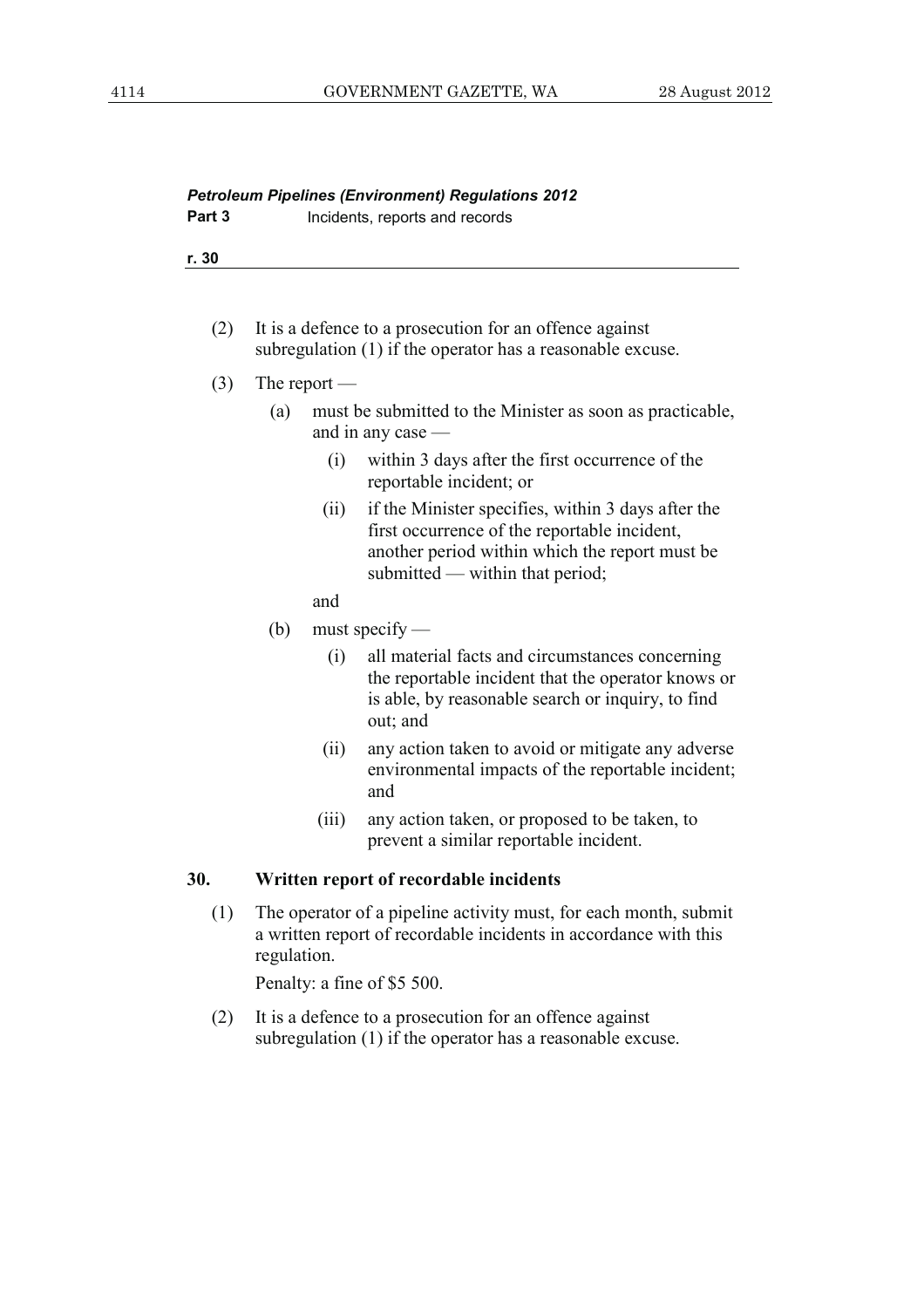| <b>Petroleum Pipelines (Environment) Regulations 2012</b> |        |
|-----------------------------------------------------------|--------|
| Incidents, reports and records                            | Part 3 |

**r. 31**

- (3) The report must be submitted to the Minister as soon as practicable, and in any case within 15 days, after the end of the month to which it relates.
- (4) If one or more recordable incidents occurred during the month, the report —
	- (a) must include a record of each of those recordable incidents; and
	- (b) must specify
		- (i) all material facts and circumstances concerning those recordable incidents that the operator knows or is able, by reasonable search or inquiry, to find out; and
		- (ii) any action taken to avoid or mitigate any adverse environmental impacts of those recordable incidents; and
		- (iii) any action taken, or proposed to be taken, to prevent similar recordable incidents.
- (5) If no recordable incidents occurred during the month, the report under subregulation (1) must include a statement to that effect.

#### **31. Storage of records**

- (1) The operator of a pipeline activity must store and maintain each document or record mentioned in subregulation (2) —
	- (a) for the period of 5 years from the making of the document or record; and
	- (b) in a way that makes retrieval of the document or record reasonably practicable.

Penalty: a fine of \$4 000.

- (2) For subregulation (1), the documents and records are the following —
	- (a) the environment plan for the pipeline activity;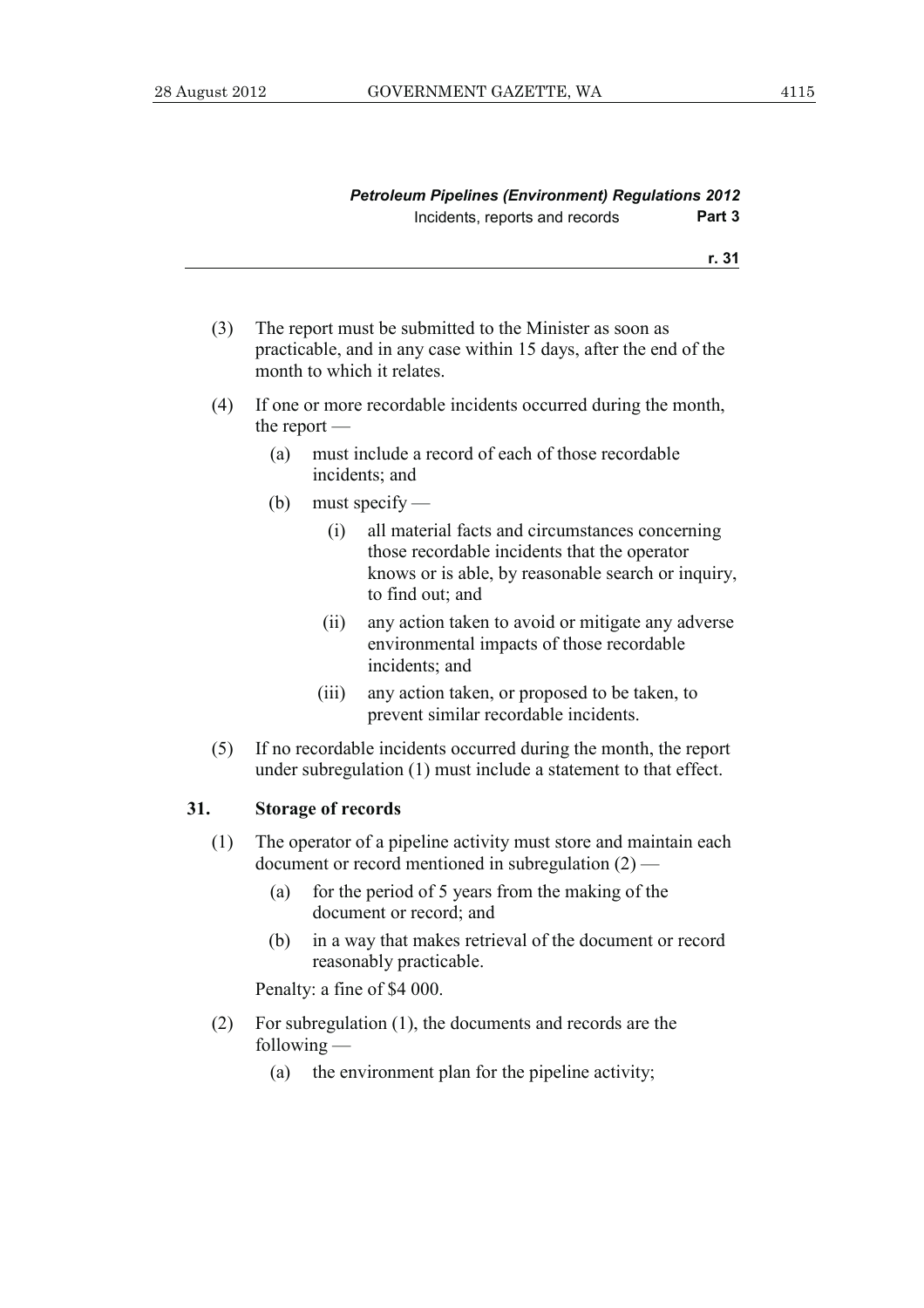| <b>Petroleum Pipelines (Environment) Regulations 2012</b> |                                                                                                                                                                                                               |  |  |  |
|-----------------------------------------------------------|---------------------------------------------------------------------------------------------------------------------------------------------------------------------------------------------------------------|--|--|--|
| Part 3                                                    | Incidents, reports and records                                                                                                                                                                                |  |  |  |
| r. 32                                                     |                                                                                                                                                                                                               |  |  |  |
|                                                           |                                                                                                                                                                                                               |  |  |  |
|                                                           |                                                                                                                                                                                                               |  |  |  |
|                                                           | revisions and proposed revisions of the environment<br>(b)<br>plan (including revisions and proposed revisions of the<br>oil spill contingency plan included in the environment<br>plan);                     |  |  |  |
|                                                           | written reports (including monitoring, audit and review<br>(c)<br>reports) about environmental performance, or about the<br>implementation strategy, under the environment plan;                              |  |  |  |
|                                                           | (d)<br>records of monitoring and test results made under<br>regulation 33;                                                                                                                                    |  |  |  |
|                                                           | (e)<br>records of calibration and maintenance of monitoring<br>devices used in accordance with the environment plan;                                                                                          |  |  |  |
|                                                           | (f)<br>records and copies of —                                                                                                                                                                                |  |  |  |
|                                                           | (i)<br>notifications mentioned in regulation 28; and                                                                                                                                                          |  |  |  |
|                                                           | reports mentioned in regulation 29; and<br>(ii)                                                                                                                                                               |  |  |  |
|                                                           | (iii)<br>reports mentioned in regulation 30.                                                                                                                                                                  |  |  |  |
| 32.                                                       | <b>Making records available</b>                                                                                                                                                                               |  |  |  |
| (1)                                                       | In this regulation -                                                                                                                                                                                          |  |  |  |
|                                                           | <i>records</i> means the documents and records mentioned in<br>regulation $31(2)$ .                                                                                                                           |  |  |  |
| (2)                                                       | The operator of a pipeline activity must make available, in<br>accordance with this regulation, copies of the records for the<br>pipeline activity.<br>Penalty: a fine of \$4 000.                            |  |  |  |
| (3)                                                       | The operator must make copies of the records available to $-$                                                                                                                                                 |  |  |  |
|                                                           | the Minister, on request in writing by the Minister; and<br>(a)                                                                                                                                               |  |  |  |
|                                                           | an inspector, on request in writing by the inspector.<br>(b)                                                                                                                                                  |  |  |  |
| (4)                                                       | If the person making a request under subregulation (3) states<br>that copies of the records must be made available to an agent of<br>the person, the operator must make the copies available to the<br>agent. |  |  |  |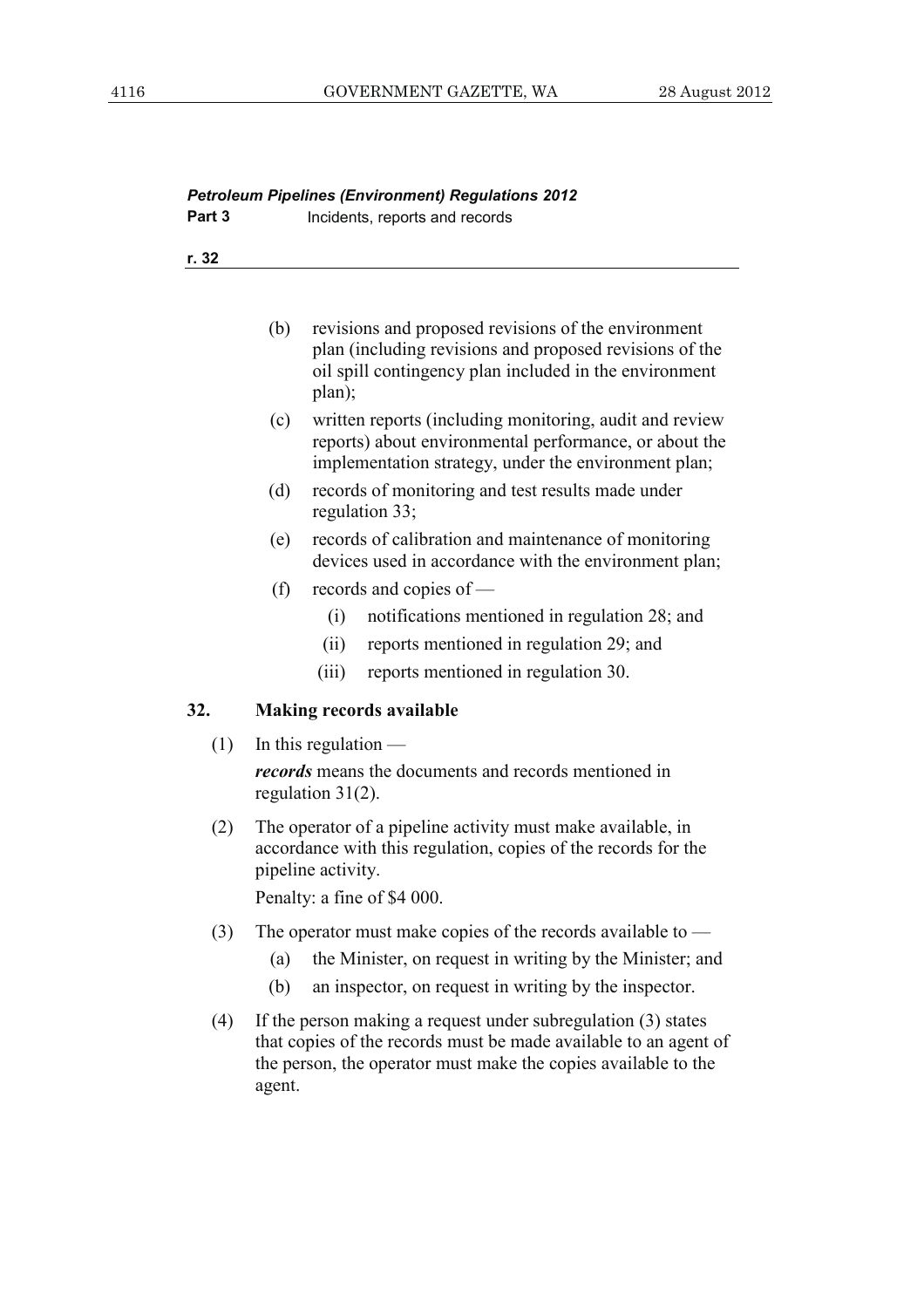| <b>Petroleum Pipelines (Environment) Regulations 2012</b> |        |
|-----------------------------------------------------------|--------|
| Incidents, reports and records                            | Part 3 |

#### **r. 32**

#### $(5)$  However, if —

- (a) a request is made under subregulation  $(3)(a)$  by a delegate of the Minister and the operator requests written evidence of the delegation; or
- (b) a request is made under subregulation (3)(b) and the operator requests the inspector to produce written evidence of the inspector's appointment; or
- (c) a person making a request under subregulation (3) states that copies of the records must be made available to an agent of the person and the operator requests the agent to produce written evidence of the appointment of the agent,

 the operator is not required to make the copies of the records available unless the evidence is produced to the operator.

- (6) The copies of the records must be made available
	- (a) in the case of an emergency relating to the pipeline activity — as soon as possible (whether or not that is during the emergency); or
	- (b) in any other case during normal business hours on any day (other than a Saturday, a Sunday or a public holiday).
- (7) The copies of the records must be made available at the operator's nominated address or, if agreed between the operator and the Minister, at any other place (including by means of electronic transmission to a person at that place).
- (8) If the records are stored on a computer, the records must be made available in paper form or, if agreed between the operator and the Minister, in electronic form.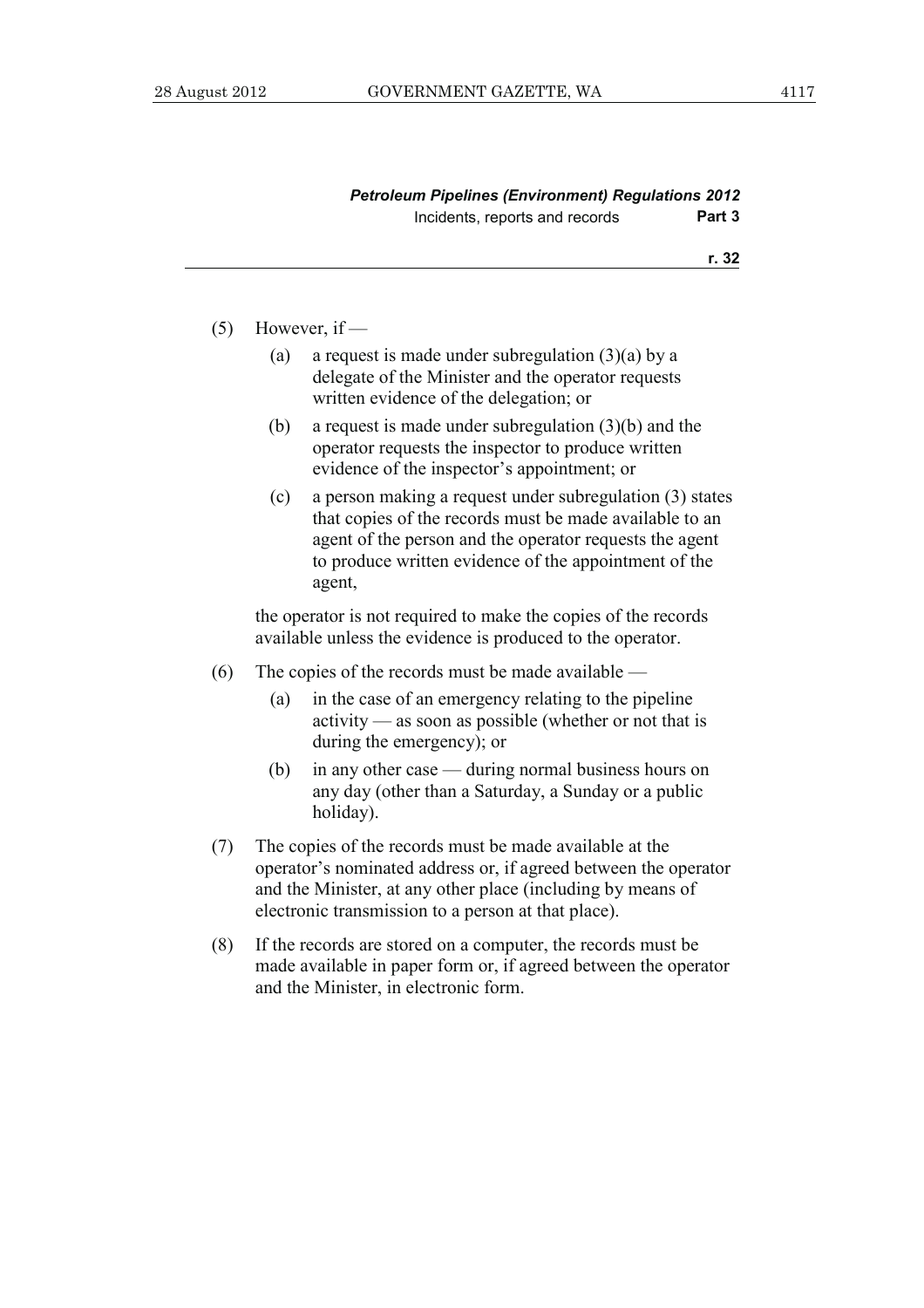*Petroleum Pipelines (Environment) Regulations 2012*  **Part 4 Environmental requirements** 

**r. 33**

# **Part 4 — Environmental requirements**

#### **33. Monitoring and reporting on emissions and discharges**

| (1) | In this regulation $-$ |
|-----|------------------------|
|-----|------------------------|

*reporting period*, in relation to a pipeline activity, means —

- (a) the period of 3 months commencing when the environment plan for the pipeline activity is approved; and
- (b) each subsequent period of 3 months.
- (2) The operator of a pipeline activity must, in accordance with subregulation (3), monitor all emissions and discharges to the environment that —
	- (a) occur in the course of the pipeline activity (whether during normal operations or otherwise); and
	- (b) are specified in the environment plan for the pipeline activity in accordance with regulation 15(7)(a).

Penalty: a fine of \$5 500.

- (3) The monitoring mentioned in subregulation (2) must be done either continuously, or at specified intervals, in accordance with the environment plan for the pipeline activity.
- (4) The operator of a pipeline activity must, in accordance with subregulation (5), conduct tests to assess the performance of monitoring equipment used for the purposes of subregulation (2).

Penalty: a fine of \$5 500.

- (5) Tests performed under subregulation (4) must
	- (a) be sufficient to verify the accuracy of the monitoring equipment; and
	- (b) be conducted at intervals specified in the environment plan for the pipeline activity in accordance with regulation  $15(7)(c)$ .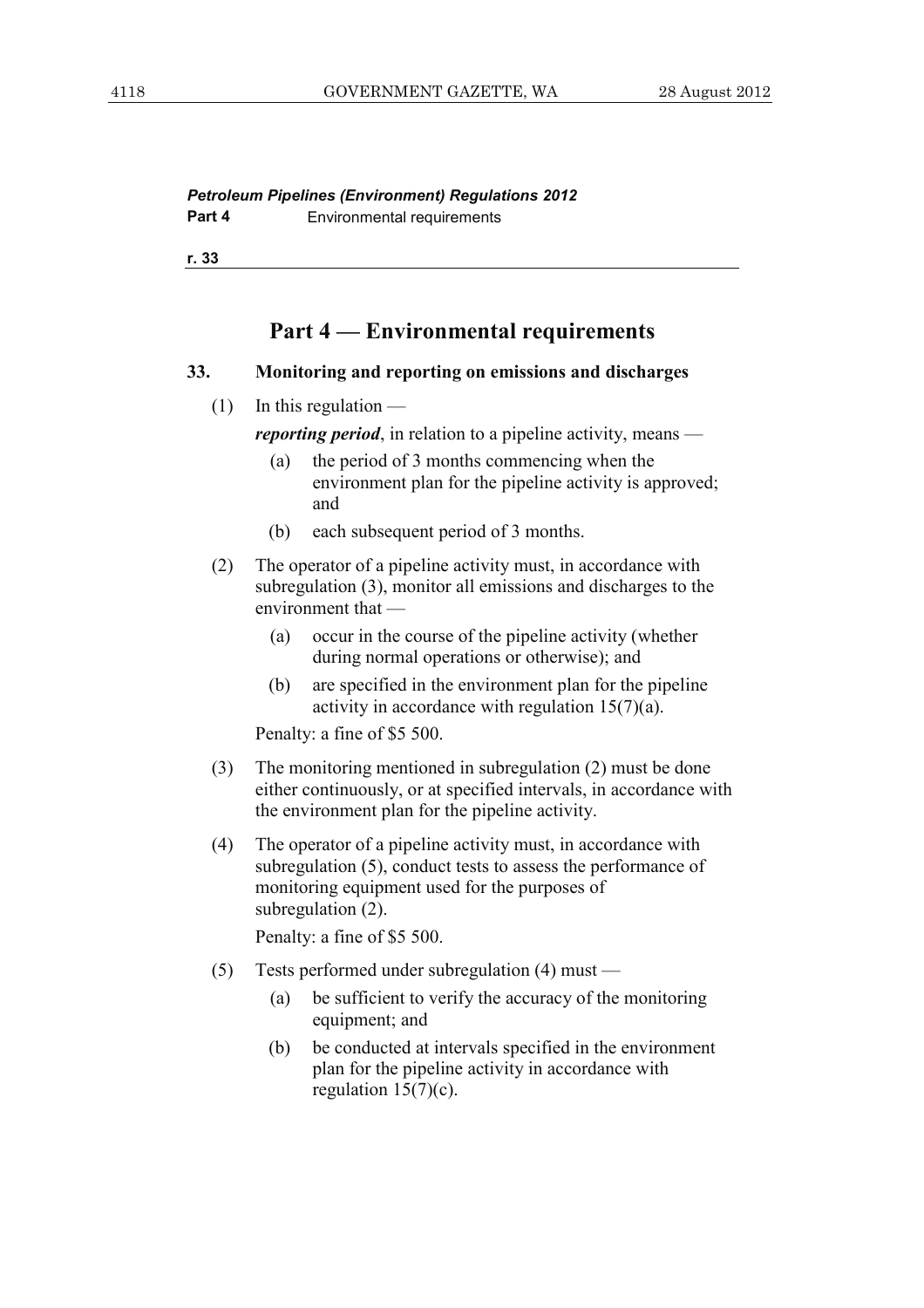**r. 34**

- (6) The operator of a pipeline activity must record the results of  $-$ 
	- (a) the monitoring mentioned in subregulation (2); and
	- (b) the tests mentioned in subregulation (4).

Penalty: a fine of \$5 500.

 (7) The operator of a pipeline activity must, for each reporting period, submit a written report of emissions and discharges in accordance with subregulation (9).

Penalty: a fine of \$5 500.

- (8) It is a defence to a prosecution for an offence against subregulation (7) if the operator has a reasonable excuse.
- (9) A report under subregulation  $(7)$ 
	- (a) must be submitted to the Minister as soon as practicable, and in any case within 15 days, after the end of the reporting period; and
	- (b) must include a summary of the results of the monitoring mentioned in subregulation (2).

# **34. Application of chemical dispersant to oil spills**

 A person must not apply chemical dispersant to an oil spill that has arisen as a result of a pipeline activity unless —

- (a) the Minister, or the appropriate hazard management agency prescribed under the *Emergency Management Act 2005*, has given written consent to the application of chemical dispersant; and
- (b) if the consent under paragraph (a) is given subject to any conditions — those conditions are complied with.

Penalty: a fine of \$10 000.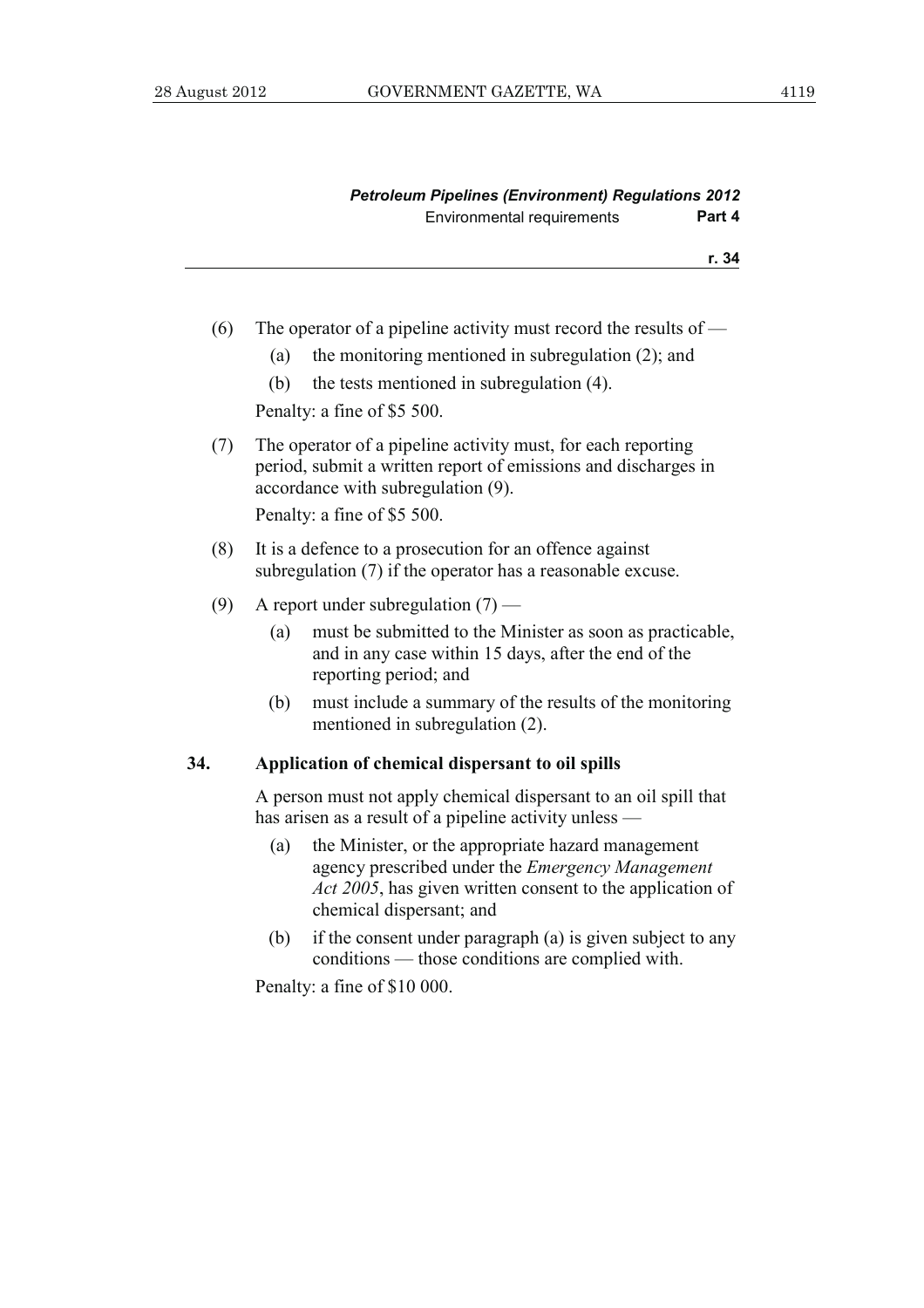*Petroleum Pipelines (Environment) Regulations 2012*  **Part 5 Operators of pipeline activities** 

**r. 35**

# **Part 5 — Operators of pipeline activities**

#### **35. Term used: contact details**

In this Part —

*contact details*, for an operator or agent, means the name and address within Australia, telephone number, facsimile number and email address (if any) of the operator or agent.

#### **36. Requirement for, and notification of, operator**

- (1) The instrument holder for a pipeline activity must ensure that, at all times, there is an operator of the pipeline activity. Penalty: a fine of \$10 000.
- (2) The operator of a pipeline activity is the person responsible to the instrument holder for the overall management and operation of the pipeline activity.
- (3) The instrument holder must notify the Minister, in writing, of the contact details of the operator of the pipeline activity before the first submission in relation to the pipeline activity is made under Part 2.

Penalty: a fine of \$10 000.

- (4) The instrument holder must notify the Minister, in writing, of any change of operator of the pipeline activity —
	- (a) if it is practicable to do so at least 28 days before the change takes effect; or
	- (b) otherwise at the earliest practicable opportunity.

Penalty: a fine of \$10 000.

 (5) Nothing in this regulation affects any duty or responsibility of the instrument holder, under the Act, in relation to a pipeline activity carried out under the instrument.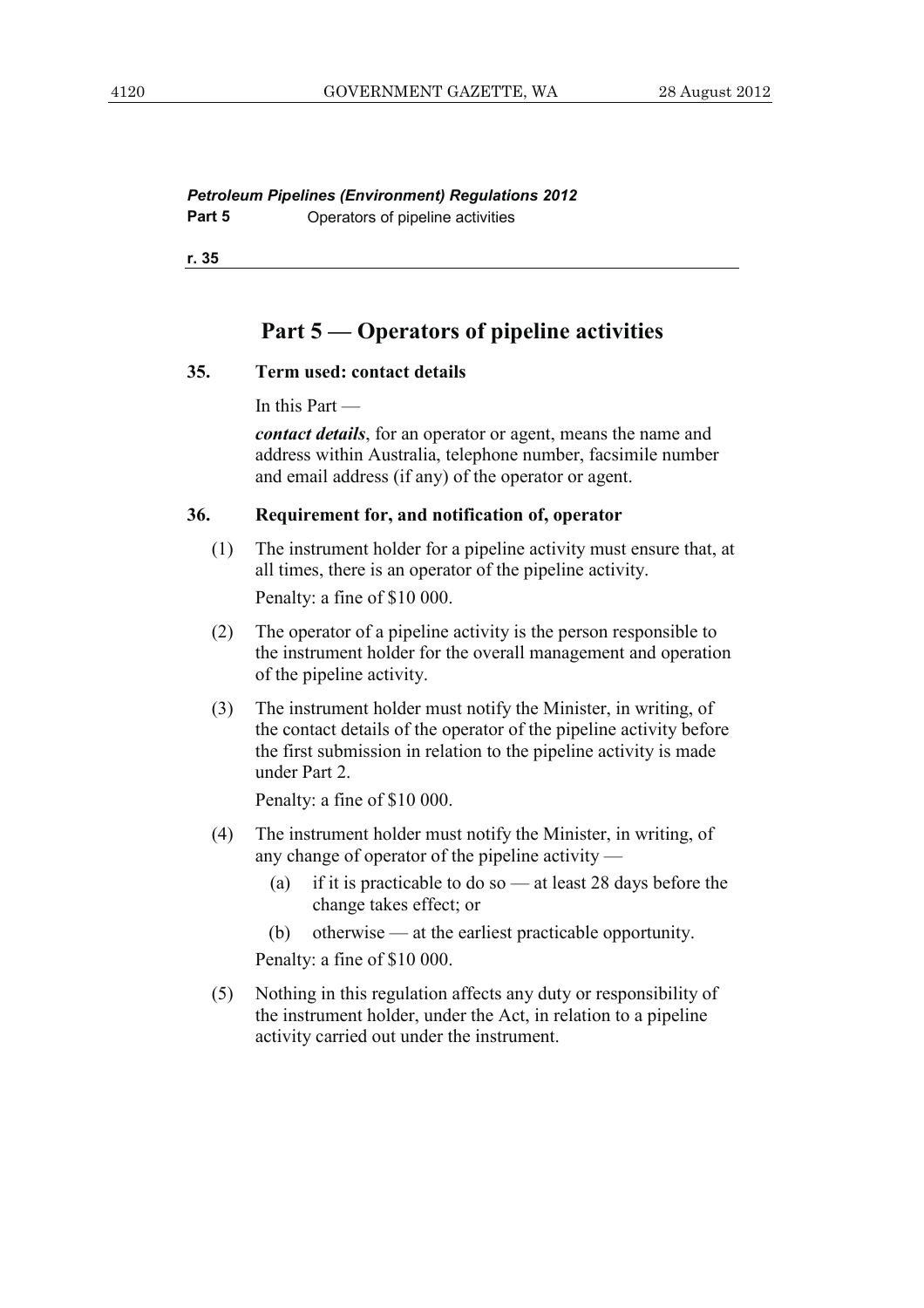**r. 37**

#### **37. Operator to give details**

- (1) The operator of a pipeline activity must, within 7 days after  $-$ 
	- (a) the appointment of an agent of the operator in relation to the environmental management of the pipeline activity — give the Minister written notice of the appointment and of the contact details of the agent; or
	- (b) any change of agent of the operator in relation to the environmental management of the pipeline activity give the Minister written notice of the change and of the contact details of the new agent; or
	- (c) any change of contact details (where there is no change of identity) of the operator or the operator's agent give the Minister written notice of the new contact details.

Penalty: a fine of \$10 000.

- (2) It is a defence to a prosecution for an offence against subregulation (1) if the operator has a reasonable excuse.
- (3) The operator of a pipeline activity must include, in any submission to the Minister under Part 2 or 3, the contact details of the operator or the operator's agent.

Penalty: a fine of \$10 000.

- (4) The operator of a pipeline activity, at all times after the pipeline activity has commenced, must maintain —
	- (a) an address of the operator for communications on matters relating to the environmental management of the pipeline activity; and
	- (b) a facsimile number, or email address, within Australia at which a request for records may be made under regulation 32.

Penalty: a fine of \$10 000.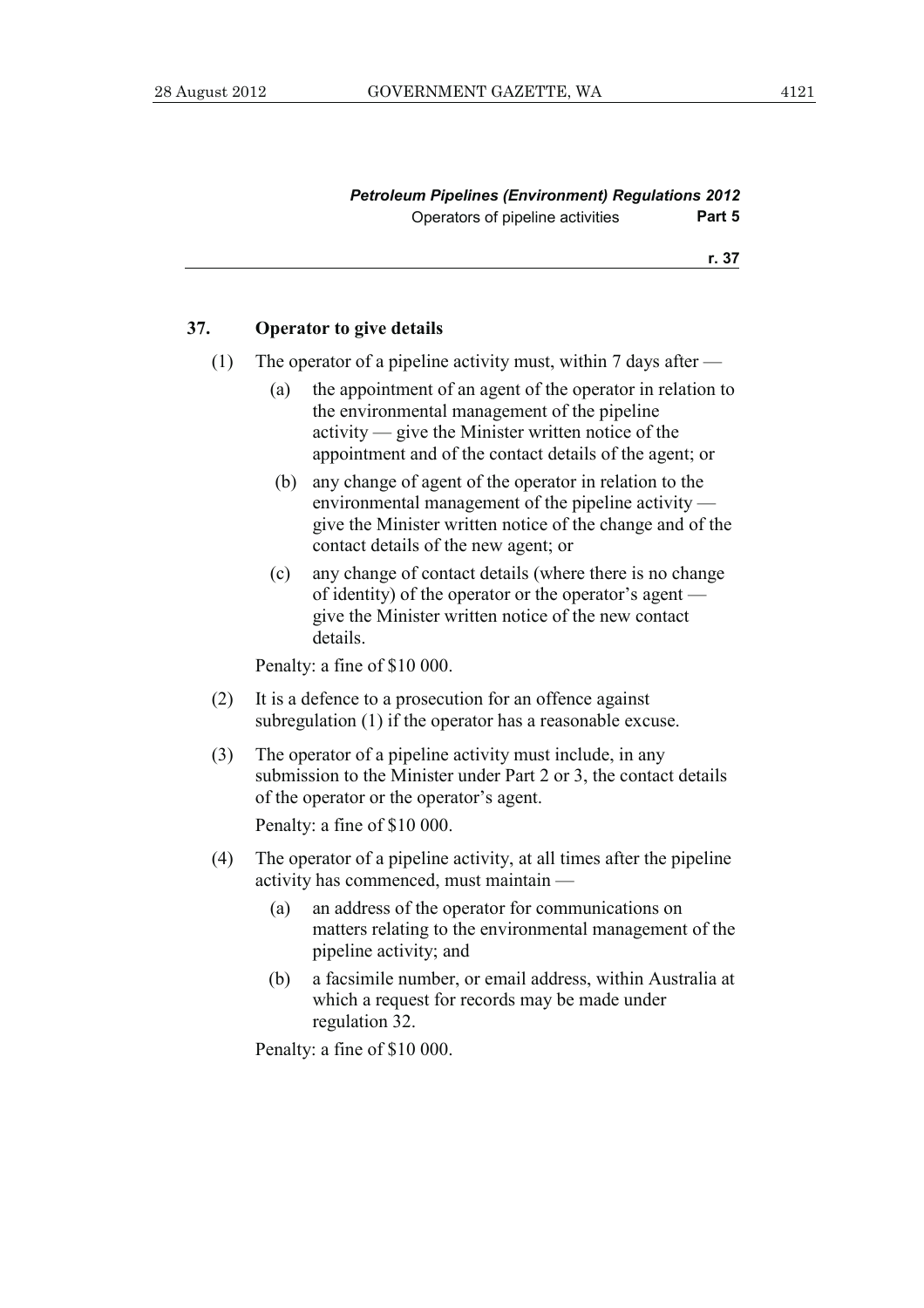|        | <b>Petroleum Pipelines (Environment) Regulations 2012</b> |
|--------|-----------------------------------------------------------|
| Part 5 | Operators of pipeline activities                          |

```
r. 38
```
- (5) The operator of a pipeline activity, at all times after the pipeline activity has commenced, must ensure that the Minister has notice of —
	- (a) the address maintained by the operator under subregulation  $(4)(a)$ ; and
	- (b) the facsimile number or email address maintained by the operator under subregulation (4)(b).

Penalty: a fine of \$10 000.

#### **38. No requirement to give information more than once**

- (1) Despite any other provision of this Part, an instrument holder for a pipeline activity or operator of a pipeline activity is not required to give information to the Minister under this Part if, at the relevant time, the information has already been given in accordance with the Act or another written law.
- (2) Subregulation (1) does not apply if
	- (a) the information already given has been lost or destroyed; and
	- (b) the instrument holder or operator has been notified of the loss or destruction.

# **39. Minister may decline to consider submission if information not given**

- (1) The Minister may decline to consider a submission made under Part 2 by the operator of a pipeline activity until —
	- (a) the instrument holder for the pipeline activity complies with regulation 36; or
	- (b) the operator of the pipeline activity complies with regulation 37.
- (2) Subregulation (1) does not apply if the information has already been given in accordance with the Act or another written law.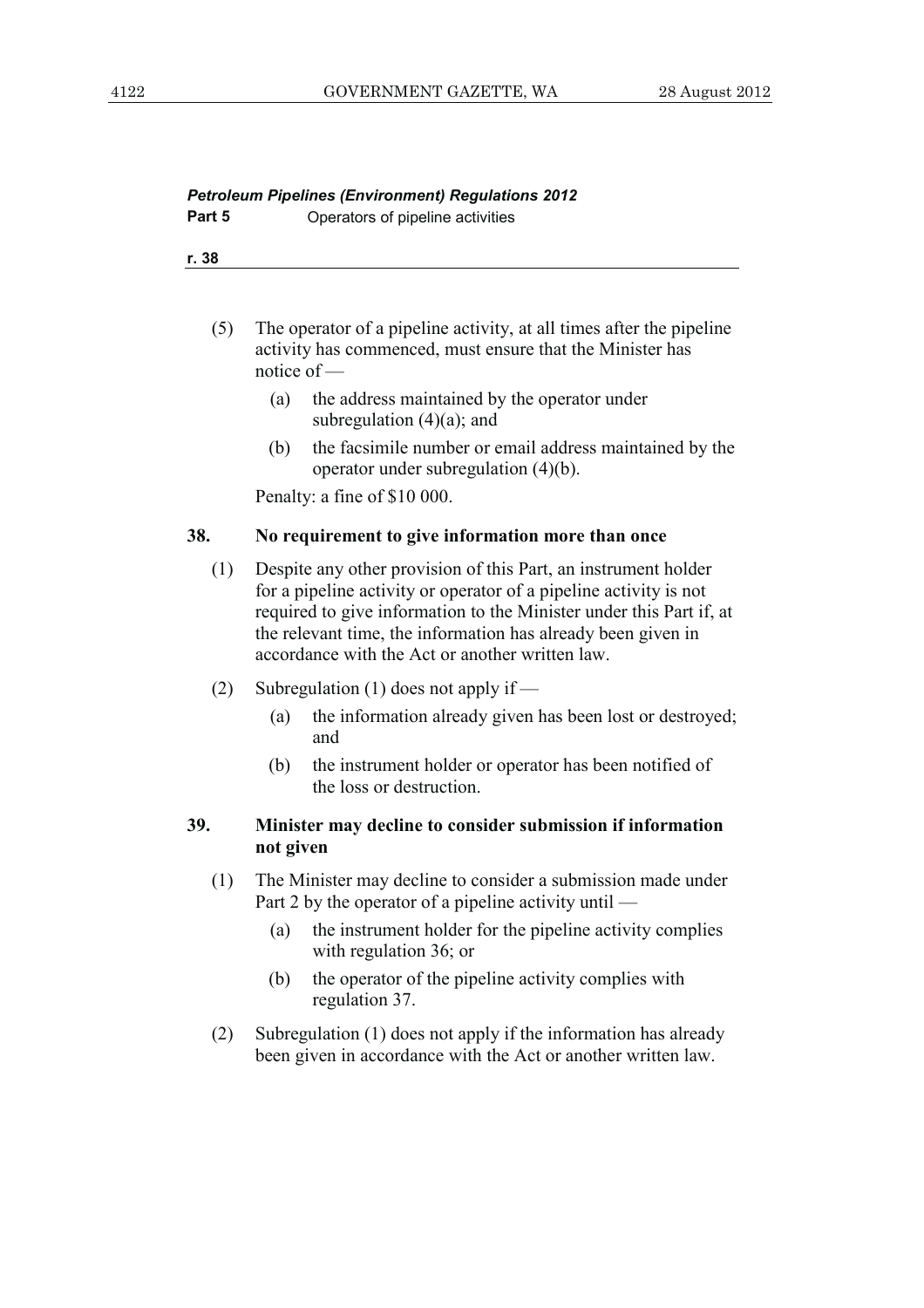**r. 40**

# **40. Minister to keep register**

 The Minister must maintain a register or other record of information about an operator of a pipeline activity or agent, where the information is —

- (a) mentioned in this Part; and
- (b) given (whether under this Part or otherwise) to the Minister.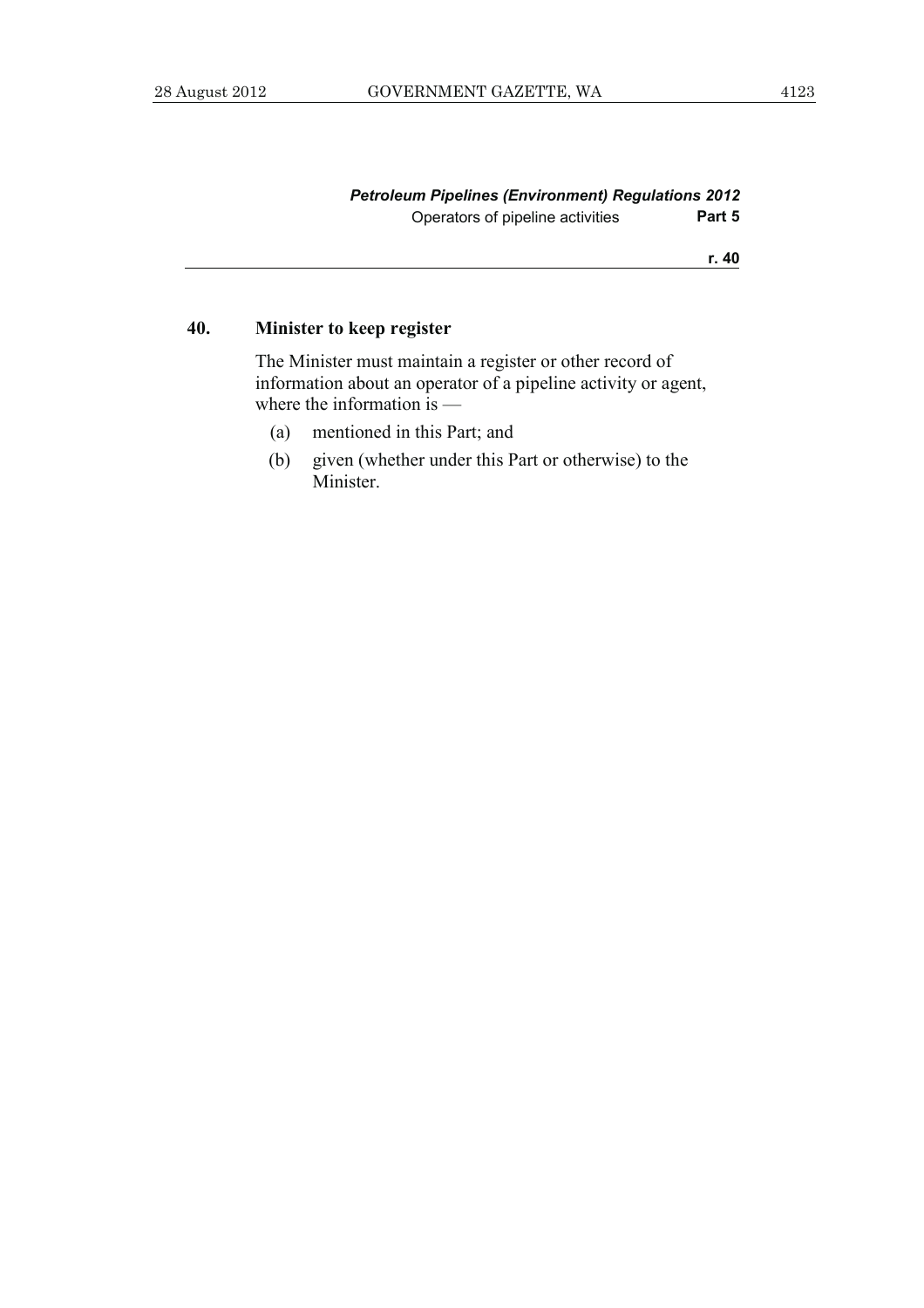*Petroleum Pipelines (Environment) Regulations 2012*  **Part 6 Transitional provisions** 

**r. 41**

# **Part 6 — Transitional provisions**

# **41. Terms used**

In this Part —

*commencement day* means the day on which these regulations (other than regulations 1 and 2) come into operation;

*environmental management plan* means an environmental management plan required under a condition to which a pipeline instrument is subject immediately before commencement day;

*transitional period* means the period of 12 months beginning on commencement day.

#### **42. Environmental management plans in force before commencement day**

- (1) An environmental management plan that is in force for a pipeline activity immediately before commencement day is taken —
	- (a) to be an environment plan approved under these regulations; and
	- (b) to have been approved on
		- (i) the day on which the environmental management plan was accepted by the Minister; or
		- (ii) if the environmental management plan has been revised — the day on which the last revision of the environmental management plan was accepted by the Minister.
- $(2)$  If
	- (a) subregulation (1) applies to an environmental management plan; and
	- (b) the Minister accepted the environmental management plan, or a revision of the environmental management plan, subject to the imposition of any limitations or conditions; and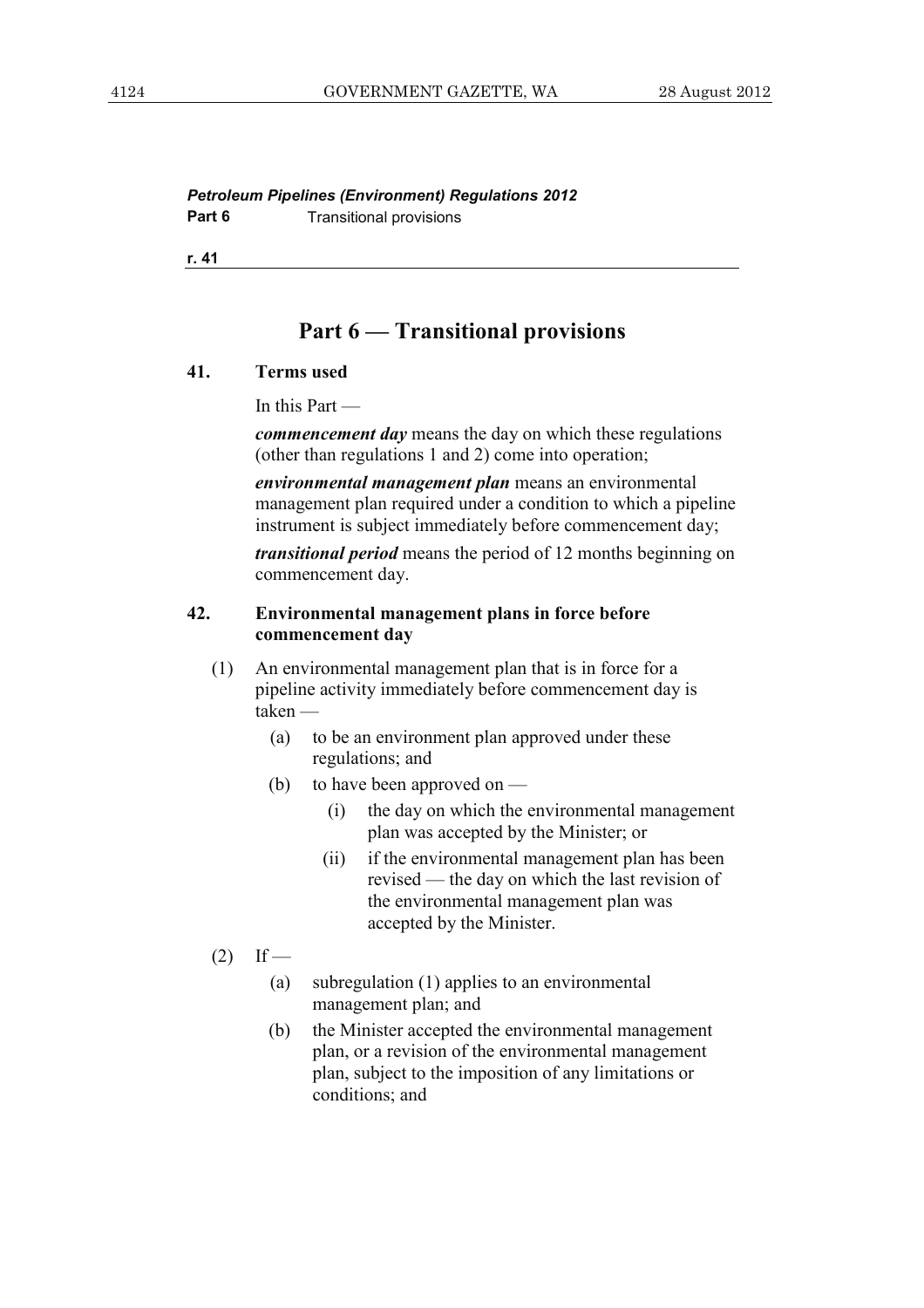| <b>Petroleum Pipelines (Environment) Regulations 2012</b> |        |
|-----------------------------------------------------------|--------|
| <b>Transitional provisions</b>                            | Part 6 |

- **r. 42**
- (c) those limitations or conditions applied immediately before commencement day,

 the limitations or conditions are taken to be limitations or conditions imposed under regulation 11(4)(b).

- $(3)$  If
	- (a) subregulation (1) applies to an environmental management plan (the *transitioned plan*) for a pipeline activity; and
	- (b) the transitioned plan does not meet the criteria set out in regulation 11(1),

 the operator of the pipeline activity must submit a proposed revision of the transitioned plan to the Minister before the end of the transitional period.

- (4) If, apart from subregulation (3), an operator is required to submit a proposed revision of the transitioned plan during the transitional period under regulation 18, 19 or 20, subregulation (3) does not impose an additional obligation on the operator to submit a proposed revision of the transitioned plan.
- (5) Regulations 10 and 11 apply to a proposed revision submitted under subregulation (3) as if —
	- (a) a reference in those regulations to the submission, approval or non-approval of the environment plan were a reference to the submission, approval or non-approval of the proposed revision; and
	- (b) any other reference in those regulations to the environment plan were a reference to the plan as revised by the proposed revision.
- (6) If a proposed revision submitted under subregulation (3) is approved by the Minister, regulation 20(1)(b) applies in relation to the approval of the proposed revision as if the proposed revision had been submitted under regulation 20.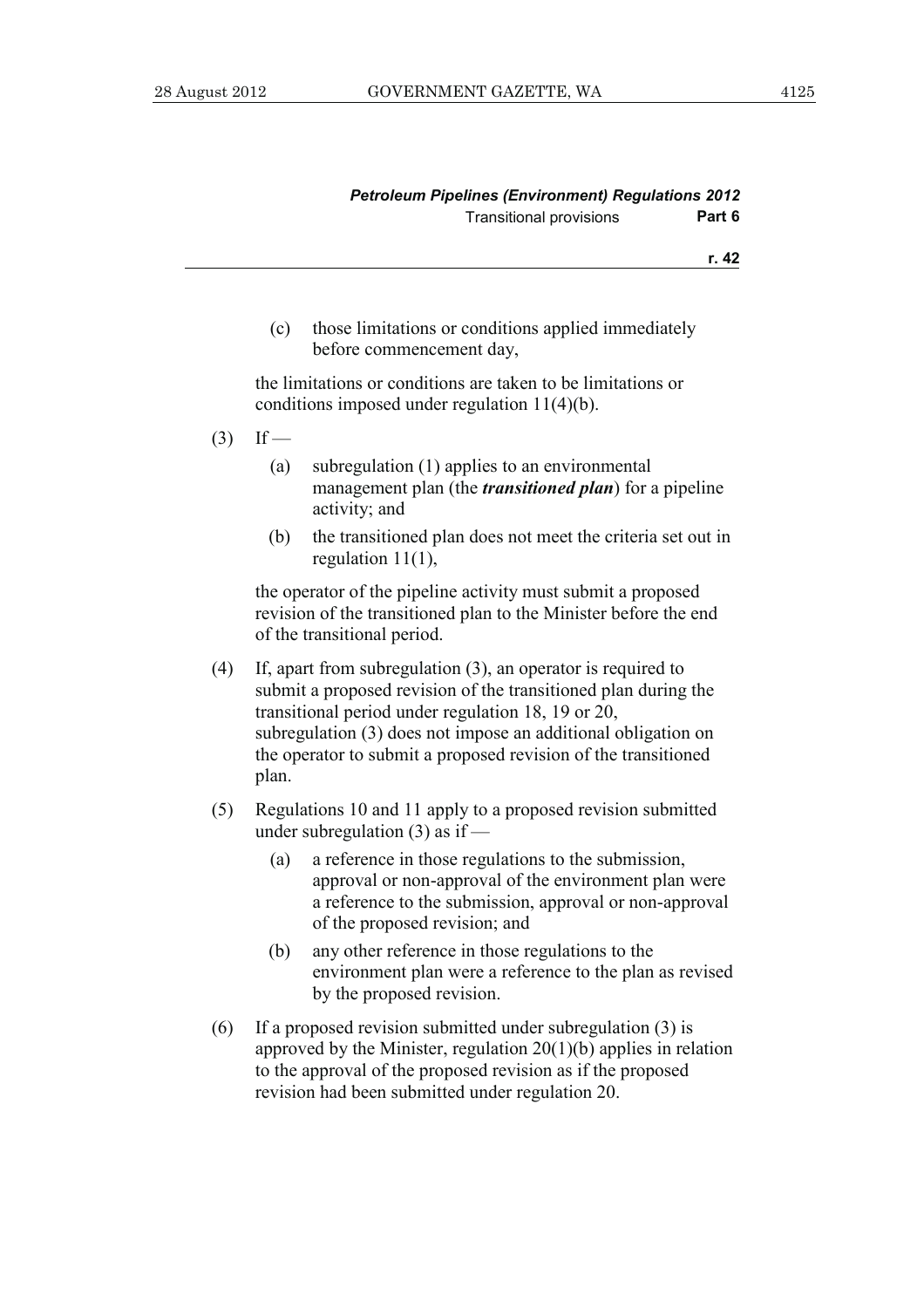# *Petroleum Pipelines (Environment) Regulations 2012*  **Part 6 Transitional provisions**

**r. 43**

# **43. Environmental management plans submitted before commencement day**

 If, immediately before commencement day, the operator of a pipeline activity had submitted an environmental management plan for the pipeline activity to the Minister, but the Minister had not accepted or refused to accept the plan before that day —

- (a) the environmental management plan is taken to be submitted under regulation 9 as an environment plan for the pipeline activity; and
- (b) the Minister must give the operator a reasonable opportunity to modify and resubmit the environmental management plan to meet the requirements for environment plans under these regulations.

# **44. Pipeline activities for which no environmental management plan in force before commencement day**

- $(1)$  If
	- (a) a pipeline activity was being carried out before commencement day; and
	- (b) no environmental management plan was in force, or required to be in force, for the pipeline activity immediately before commencement day,

 the operator of the pipeline activity must submit an environment plan for the pipeline activity to the Minister before the end of the transitional period.

Penalty: a fine of \$10 000.

 (2) Regulations 6, 7, 8, 9, 28, 29 and 33 do not apply to the pipeline activity during any period before the Minister approves, or refuses to approve, an environment plan mentioned in subregulation  $(1)$ .